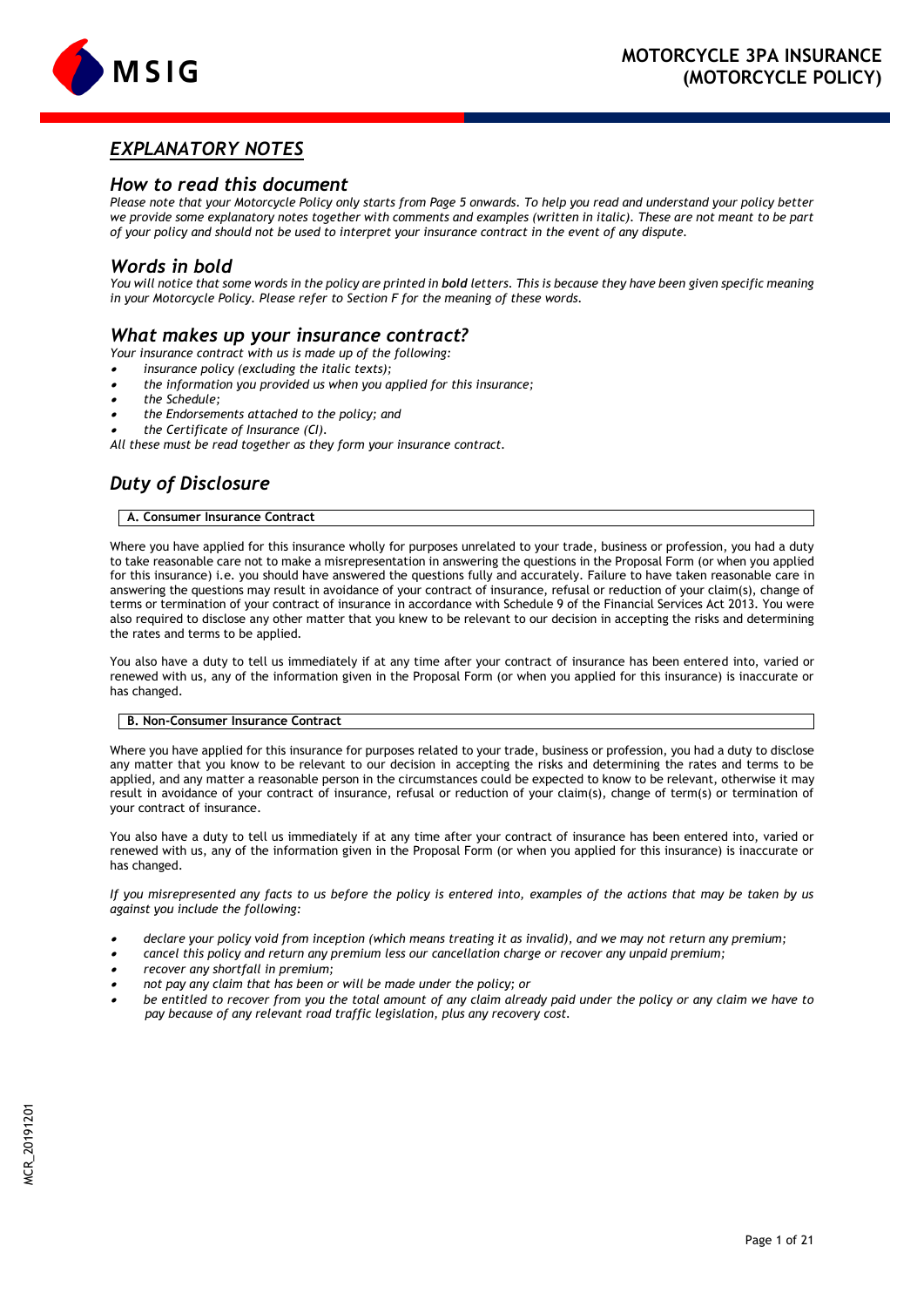# *What is covered?*

*Your insurance does not cover you against everything that can happen to your motorcycle. Check out the Schedule that we issued to you to know the type of cover you bought. The main types of cover are:*

| <b>Basic Cover:</b>                                                                                                                 | <b>ThirdParty</b><br>Only |
|-------------------------------------------------------------------------------------------------------------------------------------|---------------------------|
| Section A: Loss or Damage to Your Own Motorcycle                                                                                    |                           |
| 1. a. Events We Cover                                                                                                               |                           |
| accidental collision or overturning<br>(i)                                                                                          | X                         |
| collision or overturning caused by mechanical breakdown<br>(ii)                                                                     | х                         |
| (iii) collision or overturning caused by wear and tear                                                                              | х                         |
| (iv) impact damage caused by falling objects subject to<br>certain exclusions                                                       | х                         |
| fire, explosion or lightning<br>(V)                                                                                                 | X                         |
| (vi) burglary, housebreaking or theft                                                                                               | х                         |
| (vii) malicious act                                                                                                                 | Х                         |
| (viii) while in transit (limited cover)                                                                                             | X                         |
| 1. b. Events We Do Not Cover                                                                                                        | Х                         |
| Basis of Settlement (how we will settle your claim)<br>2.                                                                           | X                         |
| Towing Costs (to a repairer or safe place)<br>3.                                                                                    | Х                         |
| Section B: Liability to Third Parties                                                                                               |                           |
| 1. a. What is Covered (by this section)                                                                                             | ✓                         |
| 1. b. What is Not Covered (by this section)                                                                                         | ✓                         |
| Limits of Our Liability (the maximum that we pay)<br>2.                                                                             | ✓                         |
| Cover for Legal Personal Representatives (if you are dead)<br>3.                                                                    | ✓                         |
| Maximum Legal Costs (if approved)<br>4.                                                                                             |                           |
| Rights of Recovery<br>5.                                                                                                            | ✓                         |
| Section C: No Claim Discount                                                                                                        | ✓                         |
| Section D: General Exceptions (what is not covered by the<br>policy)                                                                | ✓                         |
| Section E: Conditions (terms that you must comply with)                                                                             | ✓                         |
| Section F: Definitions (explains the words in bold)                                                                                 | ✓                         |
| Section G: Endorsements (additional terms that we may impose<br>on you or additional covers if you have paid additional<br>premium) | Optional                  |

## *Key: = applicable X = not applicable*

## *What this policy does not cover?*

These are referred to as 'Exceptions' in your policy and there are three sections where you can find them:<br>● Section A1b - see 'Events We Do Not Cover': applicable to Comprehensive policy only.

- 
- $\bullet$  *Section B1b – see 'What is Not Covered': applicable to Comprehensive, Third Party, Fire & Theft and Third Party Only policies.*
- . *Section D – see 'General Exceptions': applicable to Comprehensive, Third Party, Fire & Theft and Third Party Only policies.*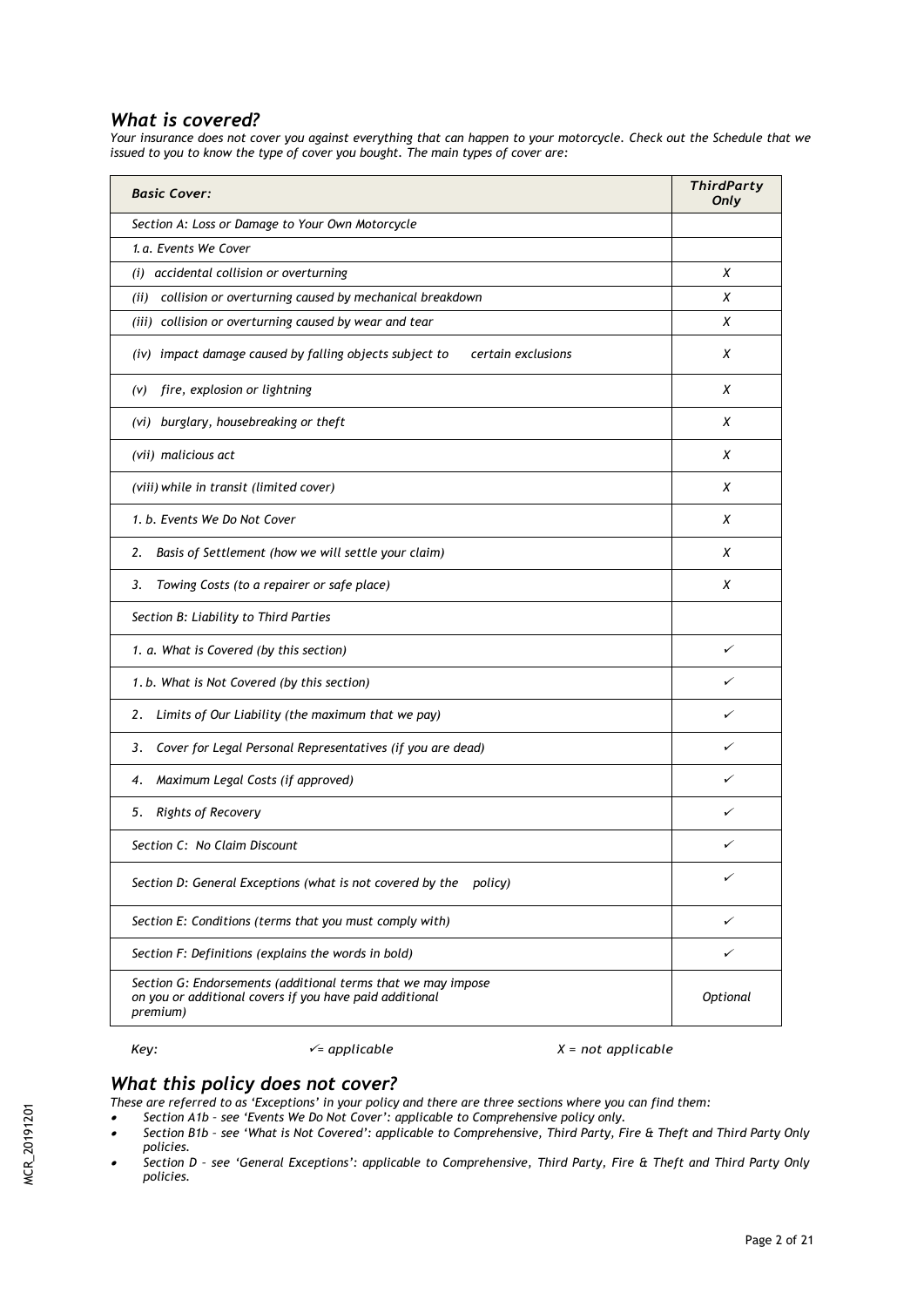*There are generally three reasons why we put these exceptions in your basic Motorcycle Policy:*

- *1. Cover is not provided for the exceptions. We have to charge additional premium if you want to cover any of these exceptions. Some examples of the exceptions which are not covered by your basic Motorcycle Policy but which can be covered if you pay additional premium are:*
	- . *flood, storm {see Section A1b – 'Events We Do Not Cover'};*
	- . *strike, riot, civil commotion {see Section D – 'General Exception 8b'}; and*
	- $\mathbf{r}$ *use outside Malaysia, Singapore or Brunei {see Section D - 'General Exception 6'}.*
- *2. There are other risks which are not covered by the basic Motorcycle Policy or by any of its extensions. We would have to issue a different policy if you want these types of cover. For example, carriage of goods are not covered by your Private Motorcycle Policy but can be covered under a Commercial Motorcycle Policy.*
- 3. We cannot and do not cover certain risks at all. Some examples of these can be seen in Section D 'General *Exceptions'such as:*
	- . *war, nuclear fission or fusion;*
	- , *risks that are against public policy or against the law; and*
	- , *drunk riding.*

# *Your Motorcycle Policy type is categorised by its permitted use - Make sure that you have bought the correct policy type for your motorcycle or you may have no cover.*

*Each type of Motorcycle Policy covers a specific usage of the vehicle. If you have bought the wrong Motorcycle Policy type, you may find that you actually have no insurance cover at all. The type of Motorcycle Policy is stated in the Certificate of Insurance under the heading 'Limitations as to Use'. Users for whom you have bought cover are named under the heading 'Persons or Classes of Persons Entitled to Drive'.*

*The following are standard types of Motorcycle Policies:*

- *i.Private Use*
- *ii.Commercial Use*
- *iii.Motorcycle Trade*

*iv.Motorcycle Used for Hire*

*A Motorcycle Policy for Private Use covers you if your motorcycle is used for "social, domestic and pleasure purposes and for the policyholder's business". The following are some examples of these personal situations for which your insurance policy will provide you cover:* 

- . *to visit relatives and friends, go shopping etc.;*
- . *giving lifts where no fee will be charged or paid; and*
- . *limited work or business related transport such as getting to and from work and for attending business meetings.*

*A Motorcycle Policy for Commercial Use must be bought if the motorcycle is meant or intended to ferry any goods in connection with any trade or business.*

*A Motorcycle Policy for Trade Plate Use is intended for:*

- . *motorcycle retail trade (showroom display and / or for test-ride, etc.); and*
- . *repair trade (towing / repair / test-ride, etc.).*

*A Motorcycle Used for Hire is intended for motorcycles which are in the business of being rented or hired out for use (see Very Important Note below).*

*VERY IMPORTANT NOTE: Unless your Policy is specifically extended for this purpose, you will have no insurance cover if you use your motorcycle in the following manner:*

- . *to practise for or to take part in any race, rally, pacemaking, reliability trial or speed test;*
- . *use on any racetrack; and*
- . *for rental, hire and reward.*

## *Who can ride your motorcycle?*

- . *This depends on whether you have purchased the 'Single Rider' or the 'All-Riders' cover. The 'Single Rider' only covers one rider who is named in the policy. The person named is usually the owner of the motorcycle. The problem with the 'Single Rider' cover is that the policy will not cover if an accident happens while the motorcycle is being used by someone other than the insured named rider. As such, most customers prefer the 'All-Riders' cover as lending motorcycles to friends and relatives is quite commonly practised in Malaysia.*
- . *With the 'All-Riders' cover practically anyone can ride your motorcycle as long as the rider:*
	- , *has a valid licence of the relevant class to ride and is not disqualified to ride by law or for some other reason {(see exclusion on Unlicensed Riders in Section D – 'General Exception 1'};*
	- , *has your permission to ride (see definition of Authorised Rider in Section F); and*
	- , *complies with all the terms and conditions of this policy.*
- . *Note that for either cover, if you or your authorised rider is not qualified to ride or breach any of the terms and conditions, your claim may be rejected. If we are compelled by law to pay, we can recover any sum(s) paid and any expenses incurred from you or your authorised rider.*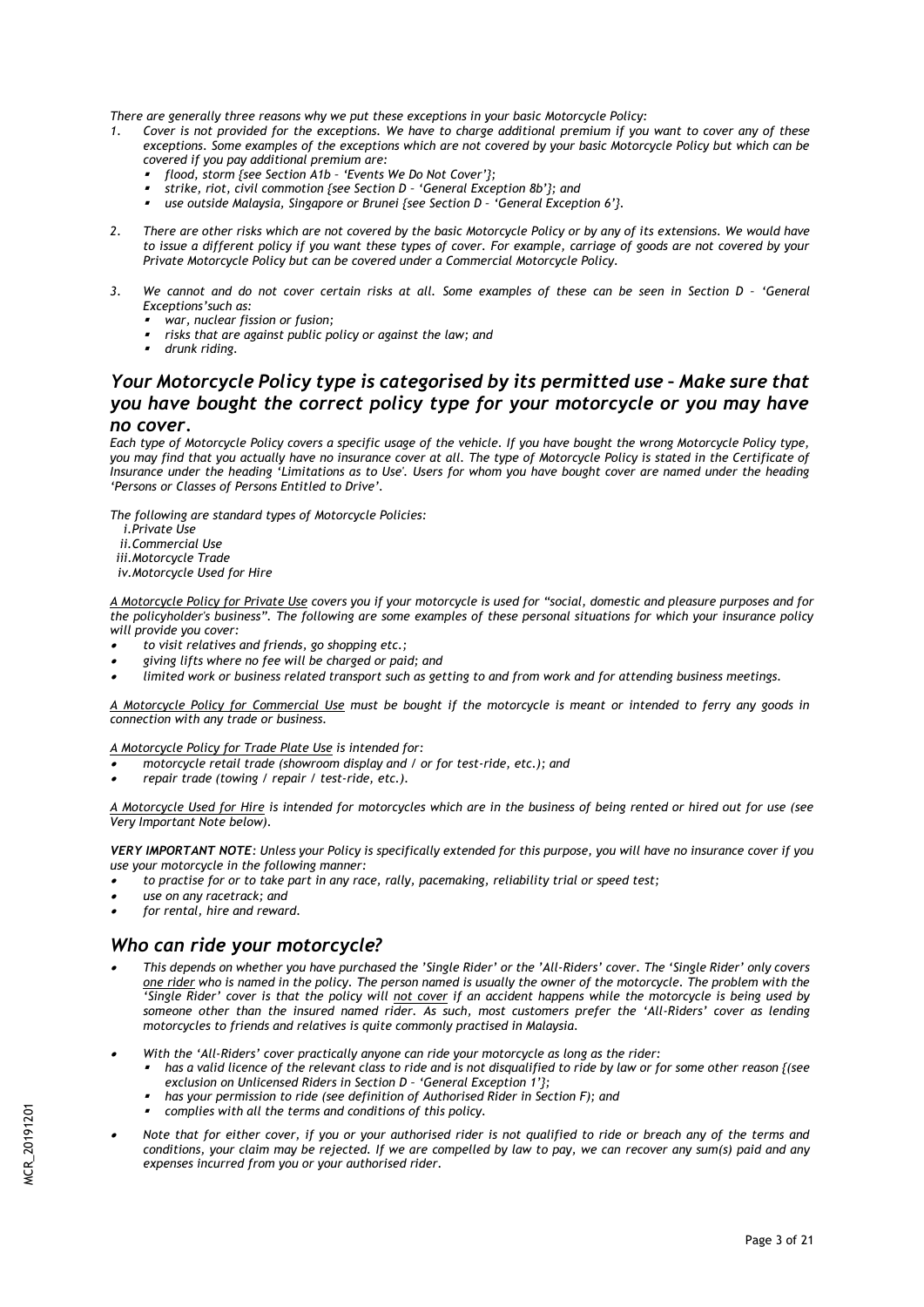# *In which territory is your motorcycle covered?*

*This insurance you have purchased only covers you in Malaysia, Singapore and Brunei in accordance to the laws of Malaysia. Additionally, note that if you intend to ride your motorcycle into Singapore, you are required by Singapore's law to have cover against Legal Liability to Pillion (LLP). Since LLP is not covered by the basic Motorcycle Policy, you will need to purchase Endorsement 108, which provides a limited cover for your liability for death or bodily injury of pillion.* 

## *When is your cover effective?*

*This insurance is effective from the time of purchase of cover or at the agreed time of commencement, until the expiry date. The period of insurance will be printed in the Policy Schedule and related documents. If there is any change to these dates, it will be officially shown in an Endorsement issued by us.*

# *How much should you insure your motorcycle for under a Comprehensive or Third Party, Fire and Theft Policy?*

*To be safe, you should insure your motorcycle at its current market value (see definition of 'Market Value' in Section F).*  In simple terms, this is the current cost to replace your motorcycle with another motorcycle of the same make, model, *age and general condition. The amount that you choose to insure is called the sum insured. Please note that you could be penalised if your motorcycle is under-insured (see Section A2e 'Under-Insurance').*

*For example, if the market value of your motorcycle is RM10,000 but you only insured it for RM8,000 then you could be penalised for under-insurance. Assuming the loss is assessed at RM3,000, instead of we paying the full amount, you could be made to bear a portion of the loss in proportion to the under-insurance as follows:*

| Sum Insured          |        |     | RM8.000       |                            |
|----------------------|--------|-----|---------------|----------------------------|
| -------------------- | x Loss | $=$ | ------------- | x RM3.000 = <b>RM2.400</b> |
| Market Value         |        |     | RM10.000      |                            |

*Therefore we will pay RM2,400 while the balance of RM600 will be borne by you.*

*You would be penalised as shown above if the market value of your motorcycle exceeds the sum insured by 10%. On the other hand, it would be a waste of money to over-insure as your insurer would not pay more than the market value. One way to protect yourself from being under-insured or over-insured is to opt for the sum insured determined by a market valuation system approved by Persatuan Insurans Am Malaysia (PIAM).* 

# *What is No Claim Discount ("NCD")?*

*This is a form of premium discount for not having made a claim during the preceding period of your insurance (provided the period of insurance exceeds one year). The scale of NCD applied is specifically mentioned in the policy.*

*The applicable NCD can be checked with us or the Central NCD Database ("CND") at <https://www.mycarinfo.com.my/ncdcheck/online> before the purchase of your Motorcycle Policy.* 

## *What is an Excess?*

*This is the first amount that you have to bear yourself for each and every claim that we approve, even if the incident is not your fault. However, please note that the excess does not apply to loss or damage caused by fire, explosion, lightning, burglary, housebreaking, theft, third party property damage or bodily injury claims. Please check your Policy Schedule to find out the amount that you are liable to pay. This is referred to as Compulsory Excess (see Section A2g) in your policy.* 

*As an example, if we assess the claim payable to be RM3,000 but your policy carries an excess of RM200, you will have to bear the first RM200 yourself and we will pay the balance of RM2,800.*

# *Do's and Don'ts – after you have had an accident or theft*

- . *Do:*
	- , *Call Accident Assist Call Centre (AACC) 24 hours nationwide Insurance road accident Helpline number 1-300-22-1188 or 15-500*
	- *for immediate road assistance or tow service in the event of a road accident, or to make an enquiry on claims procedure;*
	- , *inform us as soon as possible about any incident which may give rise to a claim;*
	- , *report all accidents to the police within 24 hours as required by law;*
	- , *submit immediately to us all letters, claims, writs and summons which you have received from third parties as a result of the incident;*
	- , *remove your motorcycle to your insurer's approved panel repairer for repairs; and*
	- , *fully fill up the relevant sections of your claim form – do not put "refer to police report".*
- . *Don't:*
	- , *negotiate, admit or repudiate any claim without our consent (see Condition 2 in Section E); and*
	- , *authorise repair without our consent (see Condition 2f in Section E).*

*Condition 2 of your policy (see Section E) spells out the do's and the don'ts after an accident or theft in more detail.*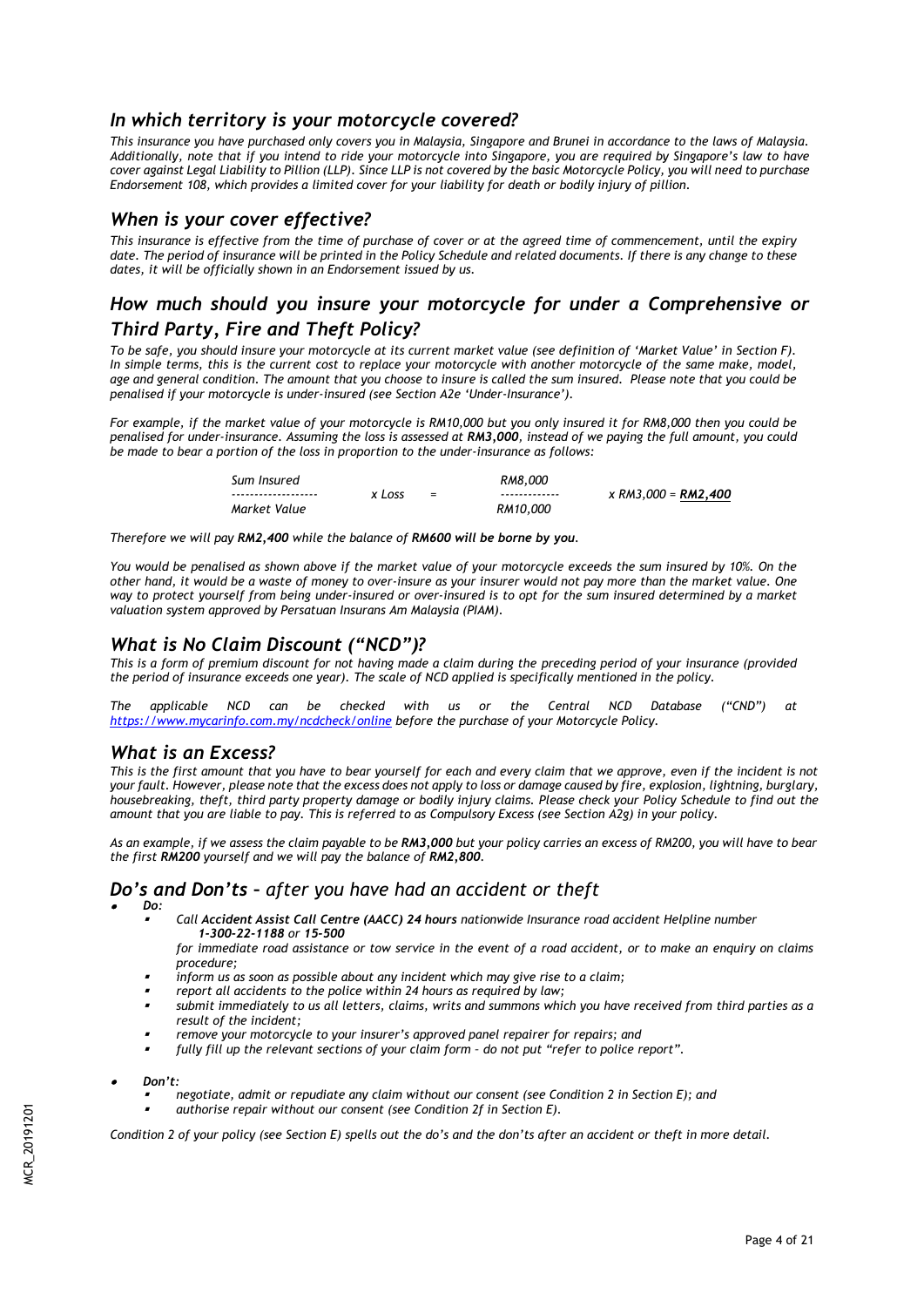# *MOTORCYCLE POLICY*

# **WARNING NOTICE**

## **All accidents must be reported to the police within 24 hours.**

## *Our agreement with You*

A. Where **Your Motorcycle** is used for any purpose that is not related to **Your** trade, business or profession, the following applies:

## **Consumer Insurance Contract**

This **Policy** is issued in consideration of the payment of premium as specified in the **Policy Schedule** and pursuant to the answers given in **Your** Proposal Form (or when **You** applied for this insurance) and any other disclosures made by **You**  between the time of submission of **Your** Proposal Form (or when **You** applied for this insurance) and the time this contract is entered into. The answers and any other disclosures given by **You** shall form part of this contract of insurance between **You** and **Us**. However, in the event of any pre-contractual misrepresentation made in relation to **Your** answers or in any disclosures given by **You**, only the remedies in Schedule 9 of the Financial Services Act 2013 will apply.

This **Policy** reflects the terms and conditions of the contract of insurance as agreed between **You** and **Us**.

B. Where **Your Motorcycle** is used for purposes related to **Your** trade, business or profession, the following applies:

## **Non-Consumer Insurance Contract**

This **Policy** is issued in consideration of the payment of premium as specified in the **Policy Schedule** and pursuant to the answers given in **Your** Proposal Form (or when **You** applied for this insurance) and any other disclosures made by **You** between the time of submission of **Your** Proposal Form (or when **You** applied for this insurance) and the time this contract is entered into. The answers and any other disclosures given by **You** shall form part of this contract of insurance between **You** and **Us**. In the event of any pre-contractual misrepresentation made in relation to **Your** answers or in any disclosures made by **You**, it may result in avoidance of **Your** contract of insurance, refusal or reduction of **Your** claim(s), change of terms or termination of **Your** contract of insurance.

This **Policy** reflects the terms and conditions of the contract of insurance as agreed between **You** and **Us**.

## *Section A: Loss or Damage to Your Own Motorcycle*

*This section spells out what We cover under Section A and is only applicable if You have Comprehensive cover.*

## *1a: Events We Cover*

**We** will indemnify **You** if **Your Motorcycle** is lost or damaged during the **Period of Insurance** arising from the following **Incidents**:

- (i) accidental collision or overturning;
- (ii) collision or overturning caused by mechanical breakdown;
- (iii) collision or overturning caused by wear and tear;<br>(iv) impact damage caused by falling objects provide
- impact damage caused by falling objects provided no convulsions of nature is involved;
- (v) fire, explosion or lightning;
- (vi) burglary, housebreaking or theft;
- (vii) malicious act; or
- (viii) while in transit i.e. being carried from one place to another (including during loading and unloading) of **Your Motorcycle**  by:
	- a. **Road**;
	- b. rail;
	- c. inland waterway i.e. across a river or canal etc.; or
	- d. across the sea by ferry or ship or any sea faring vessels etc. between the island of Penang and the mainland only.

*For an additional premium, Your Policy can be extended to cover for ferry transit between Sabah and Labuan (Endorsement 109).*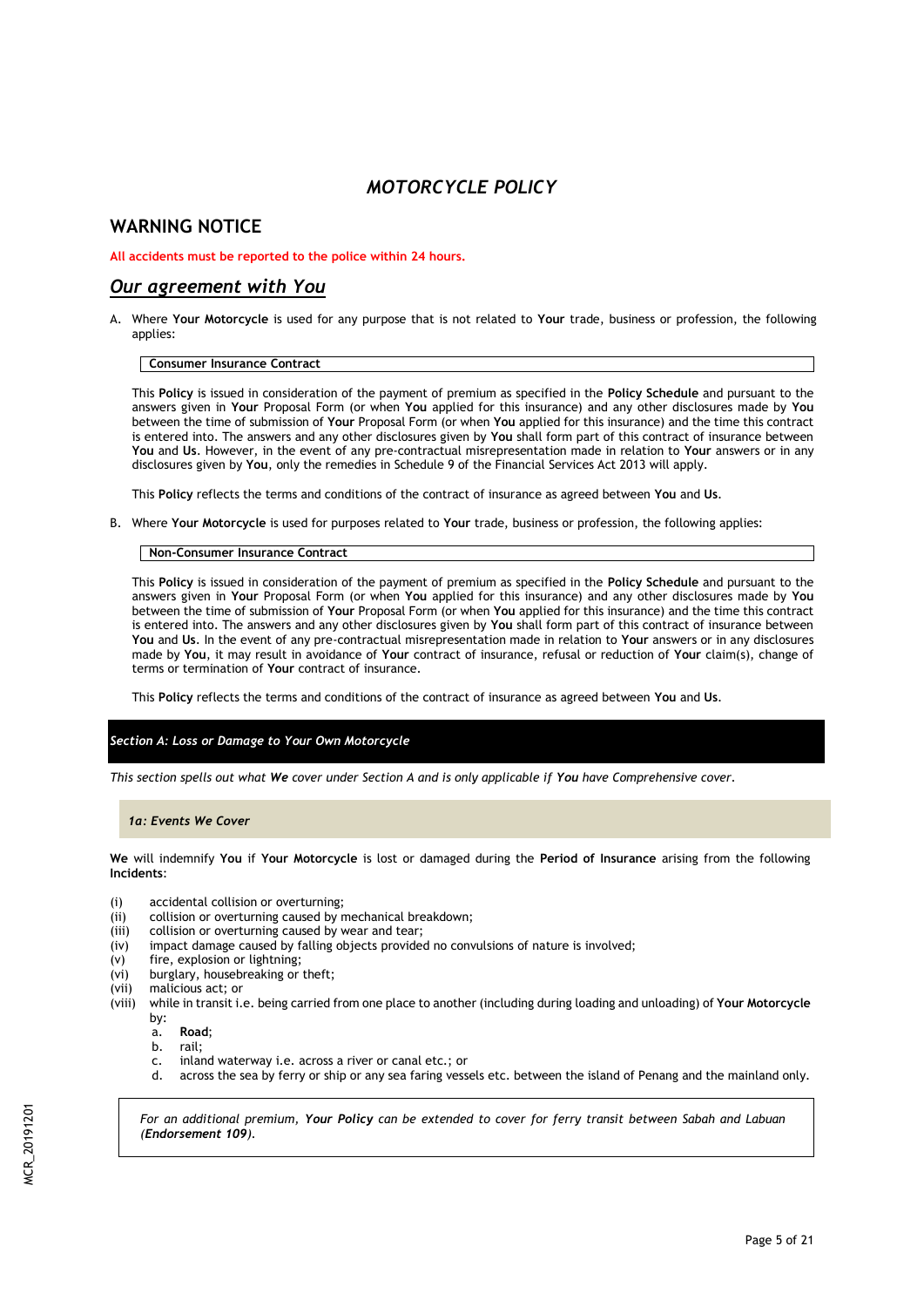### *1b: Events We Do Not Cover*

*The events We do not cover are the exceptions listed below. These exceptions are specific to Section A and are in addition to exceptions listed in Section D and the applicable Endorsements.*

*We will not pay for the following losses:*

*(i) Consequential Losses*

Any direct or indirect losses of any kind that may arise as a consequence of any **Incident** other than that provided for in Section A2.

#### *(ii) Loss of Use*

Any expense or financial loss that **You** may incur because **You** cannot use **Your Motorcycle** e.g. cost of hiring replacement motorcycle, travelling expenses etc.

#### *(iii) Depreciation*

The loss of value of **Your Motorcycle** due to the damage sustained or the time taken to repair the **Motorcycle**, and / or for any loss or damage that results over a prolonged period of time due to wear and tear, rust and corrosion.

#### *(iv) Theft of Accessories and Parts*

Loss or damage to accessories (or any part thereof) and/or loss of or damage to any part(s) of **Your Motorcycle** caused by theft unless **Your Motorcycle** is stolen at the same time.

#### *(v) Breakdown or Malfunction of Parts*

Any mechanical, electrical or electronic breakdown, equipment or computer malfunction, or any other failure or breakdown to **Your Motorcycle**.

#### *(vi) Damage to Tyre(s)*

Any damage to the tyre(s) of **Your Motorcycle** unless other parts of **Your Motorcycle** are also damaged at the same time.

#### *(vii) Convulsions of Nature*

Any loss or damage to **Your Motorcycle** caused by flood, typhoon, hurricane, storm, tempest, volcanic eruption, earthquake, landslide, landslip, subsidence or sinking of the soil / earth or other convulsions of nature.

#### *(viii) Excess*

The amount of **Excess** stated in the **Schedule**. This is the first amount that **You** have to bear in respect of each and every claim under the **Policy**.

#### *(ix) Loss of Electronic Data*

Loss of electronic data and any consequences arising from it, directly or indirectly caused by or in connection with a computer virus. This includes loss of use, reduced functionality, or any other associated loss or expense in connection with the electronic data.

#### *(x) Cheating or Criminal Breach of Trust*

Any loss or damage, including theft, caused by or attributed to the act of **Cheating** or **Criminal Breach of Trust** by any person.

## *2: Basis of Settlement*

*This section explains how We will settle Your claim once We accept that it is payable under Section A. If Your Motorcycle is damaged as a result of any Incident, We have the option of doing the following:*

## *a. If Your Motorcycle is Repairable*

- If in **Our** opinion **Your Motorcycle** is economical to repair, **We** have the option to:
- arrange for **Your Motorcycle** to be repaired at **Our** approved **Repairer** and pay the cost of repairing **Your Motorcycle** to the condition which is as near as possible to the condition that it was in before the loss happened;
- pay **You** in cash the amount **We** estimate it would cost to repair **Your Motorcycle**; or
- reinstate or replace **Your Motorcycle** with one of the same make, model, age and general condition.

### *b. If Your Motorcycle is not Repairable*

If in **Our** opinion, the damage to **Your Motorcycle** is so great that it would not be safe or economical to repair, **We** will declare **Your Motorcycle** "Beyond Economic Repair" ("BER") and **We** will pay **You** up to the maximum amount as stated in (d) below or offer **You** a settlement sum equivalent to the **Market Value**. We may also opt to replace **Your Motorcycle**  with one of the same make, model, age and general condition. If **W**e take any of these actions, this **Policy** shall be automatically terminated once **We** make payment.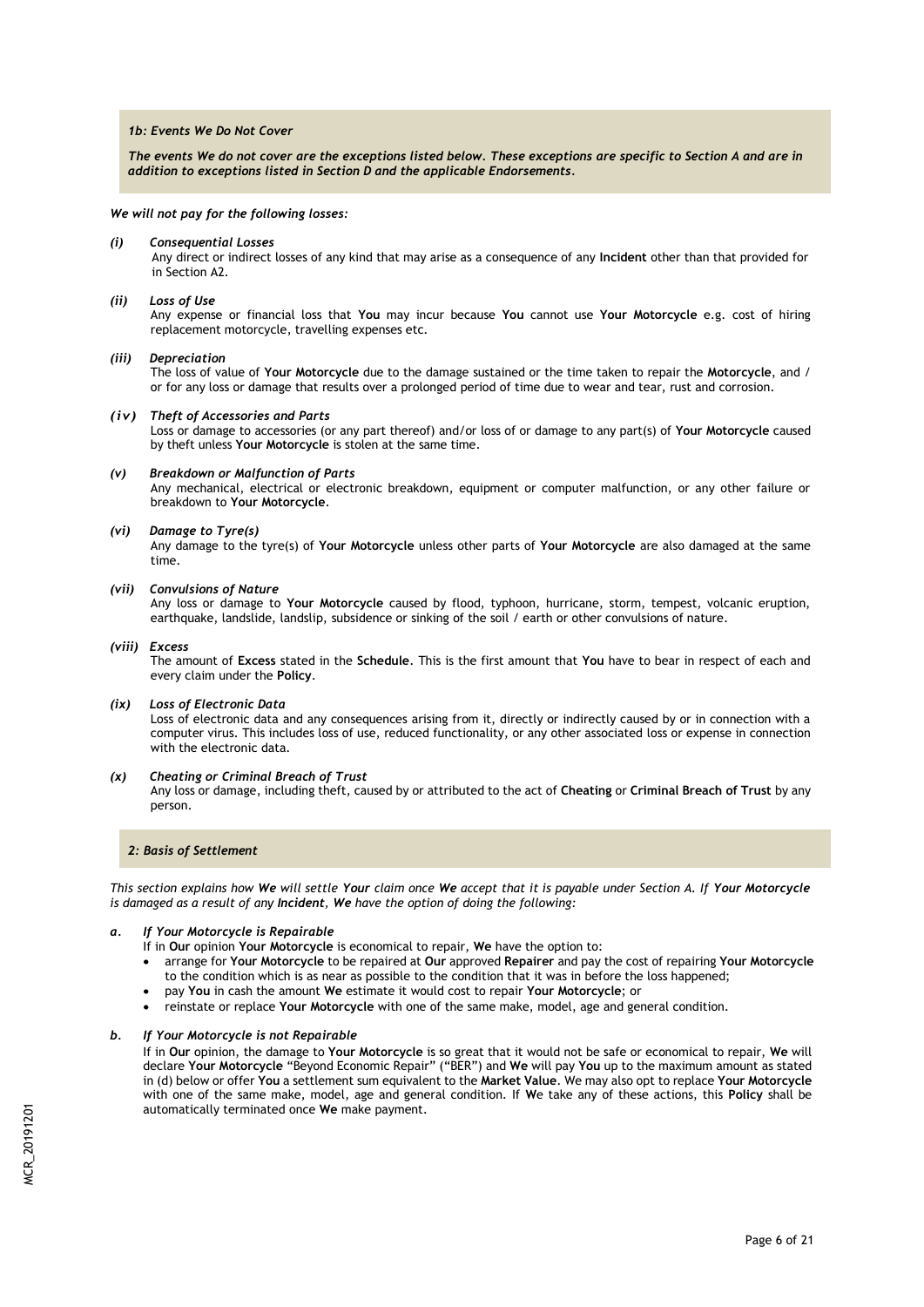*In cases where the valuation of the franchise-holder vary from Market Value by more than 10%, We would also have the option to offer a settlement value which is equal to the cost of purchasing a replacement motorcycle of the same make, model and age of the Motorcycle at the time of loss. It is Our option to offer You a replacement of the Motorcycle, should You not agree with the offer.*

#### *c. Replacement Parts*

If the spare parts or **Accessories** required to repair **Your Motorcycle** are not available in Malaysia, or if **We** choose to pay for the loss or damage in cash, **We** will settle **Your** claim on the following basis:

- the last known parts price list issued in Malaysia by the manufacturer or their agent. If the price list in Malaysia does not exist, **We** will use the price at the manufacturer's production plant and include reasonable cost of transportation to Malaysia (but not cost of air freight); and
- the reasonable labour cost of fitting such spare parts or **Accessories** in Malaysia.

## *d. The Maximum Amount We will Pay You*

If **Your Motorcycle** is BER or stolen and not recovered, the amount payable under the **Policy** will be the **Market Value**  at the time of the loss or the **Sum Insured** as shown in the **Schedule**, whichever sum is the lesser. Upon our payment of the said amount, this **Policy** shall be automatically terminated. The **Market Value** is to be determined according to clauses 13 and 14 of Section F.

#### *e. Under-Insurance*

If the **Sum Insured** of **Your Motorcycle** is less than the **Market Value** at the time of the loss, **We** will only bear part of the loss in proportion to the difference between the **Market Value** and the **Sum Insured** as shown in the formula below:

#### **Sum Insured** xAssessed Loss

#### **Market Value**

The balance has to be borne by **You**. However, this will only apply if the under-insured amount is more than 10% of the **Market Value**.

#### *f. Betterment*

If new original parts are used to repair **Your Motorcycle** and as a result of which **Your Motorcycle** is in a better condition than it was before the damage, **You** would be required to contribute to its betterment, a proportion of the costs of such new original parts. **Your** contribution would be according to the following scale:

| Age of Your Motorcycle (Years) | <b>Rate of Betterment</b> |
|--------------------------------|---------------------------|
| less than 5                    |                           |
|                                | 15%                       |
|                                | 20%                       |
|                                | 25%                       |
|                                | 30%                       |
|                                | 35%                       |
| 10 and above                   | 40%                       |

To determine the rate of betterment to be applied, the age of **Your Motorcycle** will be calculated based on when it was originally registered in Malaysia:

| la. | as a locally assembled motorcycle                            | Date of Original Registration |
|-----|--------------------------------------------------------------|-------------------------------|
| lb. | as a new imported Completely Built Unit (CBU) motorcycle     | Year of Manufacture           |
| IC. | as an imported second-hand / used / reconditioned motorcycle | Year of Manufacture           |

*g. Compulsory Excess (see explanation on excess under Section 'What is an Excess?')*

**We** have the right to deduct the **Excess** from the amount that **We** would have to pay for each and every claim under Section A arising out of one **Incident**.

This **Excess** does not apply if the loss or damage is caused by fire, explosion, lightning, burglary, housebreaking, theft, third party property damage or bodily injury claims.

#### *3: Towing Costs*

If **Your Motorcycle** cannot be ridden as a result of any damage to it that is covered by this **Policy**, **We** will pay up to a maximum of RM50 for the necessary and reasonable costs to remove **Your Motorcycle** to the nearest approved **Repairer** or to a safe place of storage while awaiting repair or disposal.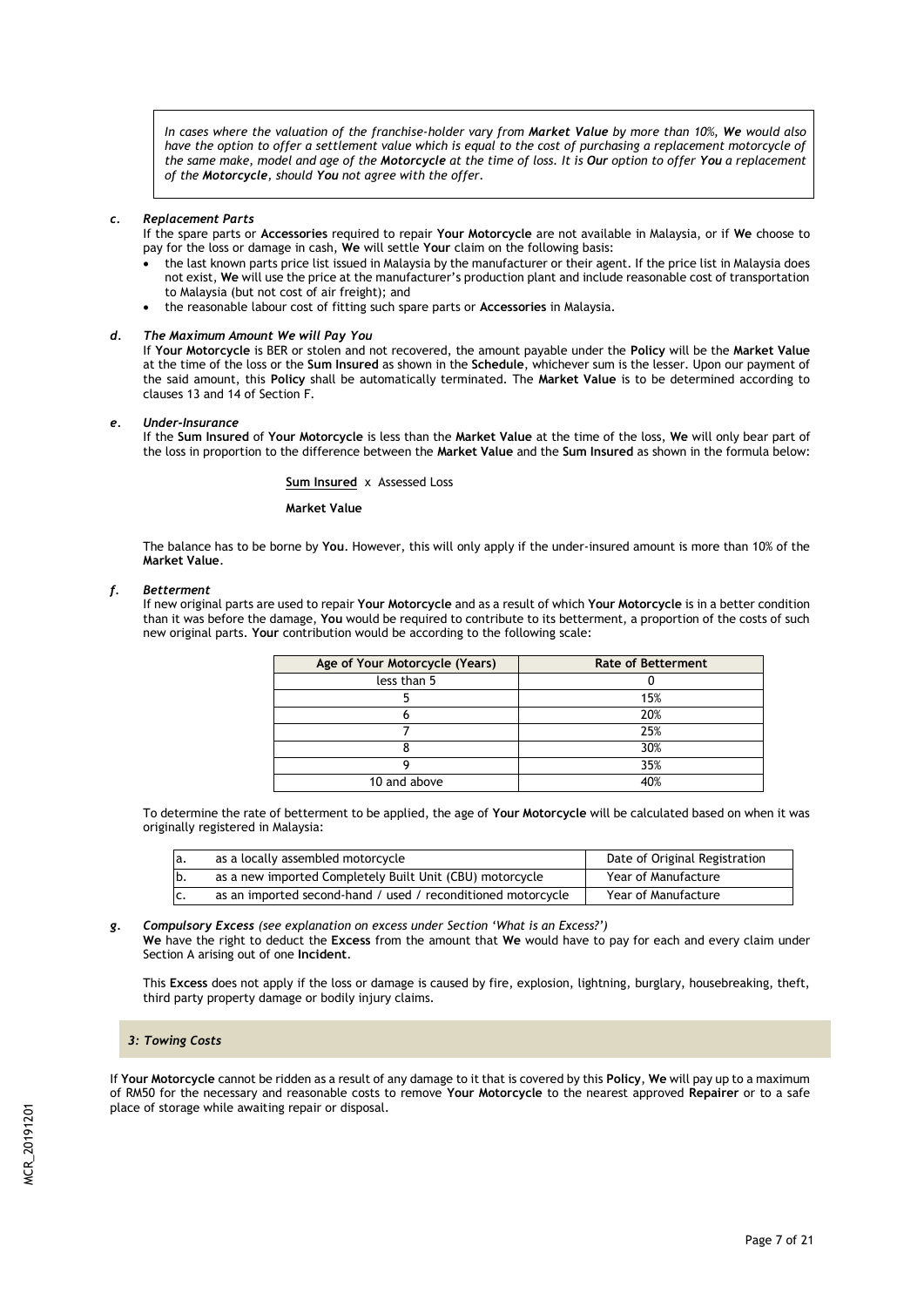*Section B: Liability to Third Parties*

*This section explains what is covered and not covered under Section B.*

*1a: What is Covered?*

**We** will indemnify **You** and / or **Your Authorised Rider** for the amount which **You** and / or **Your Authorised Rider** are legally liable to pay any third party (including third party's costs and expenses) for:

- (i) death or bodily injury to any person except those specifically excluded under this **Policy**; and / or
- (ii) damage to property except those specifically excluded under this **Policy**

as a result of an **Incident** arising out of the use of **Your Motorcycle** on a **Road**. This cover is extended to **Your Authorised Rider** provided **Your Authorised Rider** also complies with all the terms and conditions of this **Policy**.

#### *1b: What is Not Covered?*

These exceptions are specific to Section B and are in addition to the Exceptions stated in Section D of this **Policy** and any other applicable endorsements. **We** will not pay for:

- (i) death or bodily injury to any **Pillion** being carried for hire or reward;
- (ii) death or bodily injury to any person where such death or injury arises out of and in the course of the employment of such person by **You** or by **Your Authorised Rider**;

*Under the Road Transport Act 1987, this Policy shall not be required to cover, except in the case of a motor vehicle in which passengers are carried for hire or reward or by reason of or in pursuance of a contract of employment, liability in respect of death of or bodily injury to persons being carried in or upon or entering or getting onto or alighting from the motor vehicle at the time of the occurrence of the event out of which the claims arise.*

*In the course of employment – Any person who is injured / dies (whether as Pillion or otherwise) while on the job and is on the said Motorcycle as part of his / her employment e.g. mechanic.*

- (iii) damage to property belonging to or in the custody of or control of or held in trust by **You** or **Your Authorised Rider** and / or any member of **Your** or **Your Authorised Rider's Household**;
- (iv) liability to any person being carried upon or getting onto or alighting from **Your Motorcycle** unless he / she is required to be carried on **Your Motorcycle** by reason of or in pursuance of his / her contract of employment with **You** or **Your Authorised Rider** and / or his / her employer;

*In pursuance of the contract of employment –The Pillion is required to be carried to a destination in order to carry out the job as spelt out in his / her contract of employment.*

*Liability to Pillion other than:*

- *a. Pillion carried for hire or reward;*
- *b. employees in the course of employment; or*
- *c. Your or Your Authorised Rider's Household member unless he / she is required to be carried on Your Motorcycle by reason of or in pursuance to a contract of employment;*

*may be insured separately for additional premium under Endorsement 108. If You have insured such liability, You will need to refer to the full text of Endorsement 108: Legal Liability to Pillion as to what this Endorsement covers or excludes and the applicable conditions.*

- (v) liability caused by a Pillion travelling on or alighting from Your Motorcycle;
- (vi) any claims brought against You by any rider of Your Motorcycle, whether authorised or not;
- (vii) death or bodily injury to any person or damage to property caused or arising outside the limits of any carriageway or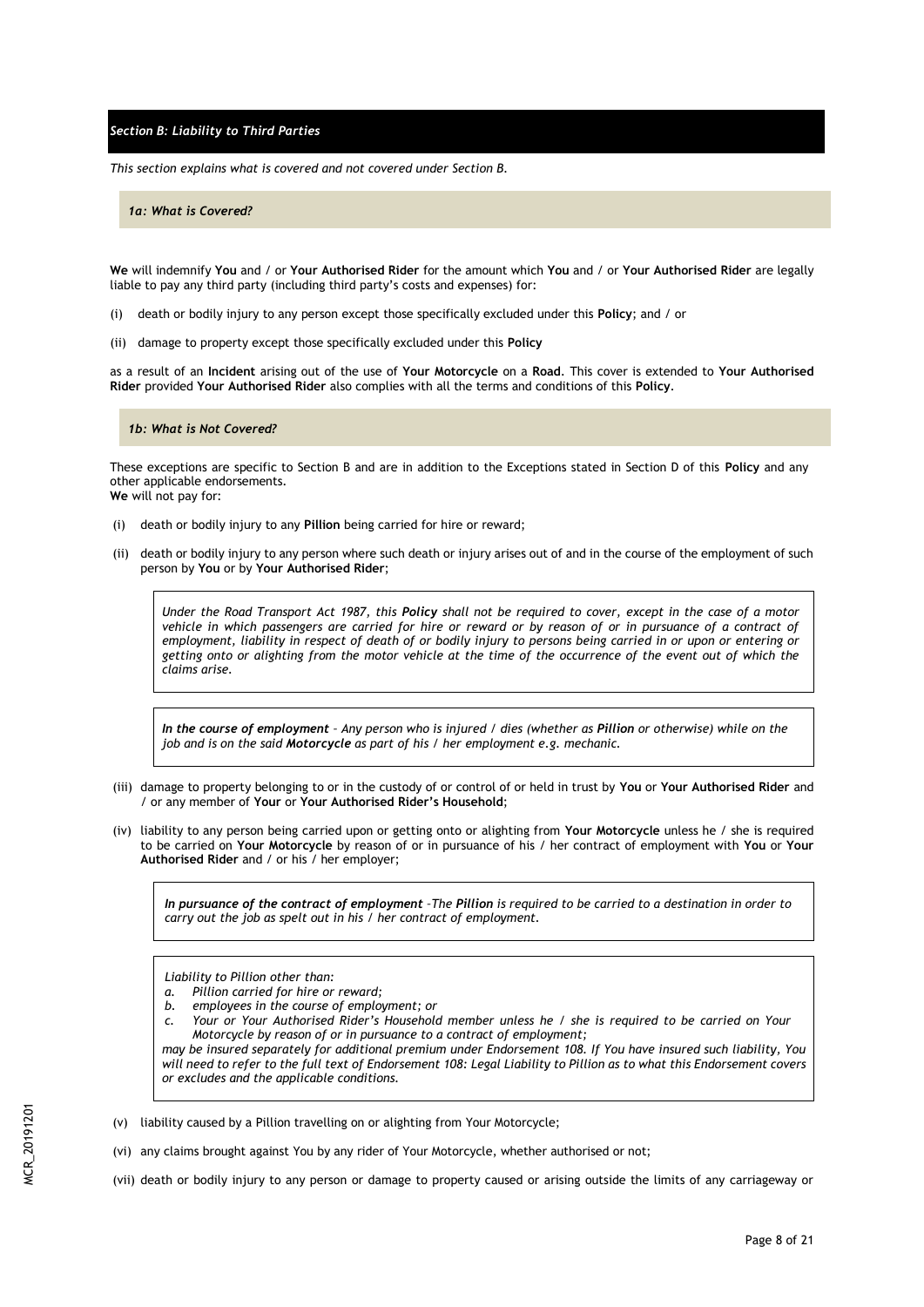thoroughfare in connection with the loading onto and unloading from Your Motorcycle;

- (viii) any claims brought against any person in any country in courts outside Malaysia, the Republic of Singapore or Negara Brunei Darussalam; and / or
- (ix) all legal costs and expenses which are not incurred in or recoverable in Malaysia, the Republic of Singapore and Negara Brunei Darussalam.

## *2: Limits of Our Liability*

**We** will pay the following for any one claim, or series of claims arising from one **Incident**, in any one **Period of Insurance**:

- (i) unlimited amount for death or bodily injury to third party; and / or
- (ii) up to a maximum of RM3 million for third party property damage.

### *3: Cover for Legal Personal Representatives*

Following the death of any person covered under this **Policy**, **We** will indemnify that person's legal representatives for liability covered under this Section, provided such legal representatives comply with all the terms and conditions of the **Policy**.

#### *4: Legal Costs*

If **You** or **Your Authorised Rider** is charged for reckless and dangerous riding or careless or inconsiderate riding under the Road Transport Act 1987 or any other offence related to the said **Incident**, **We** will pay legal costs incurred up to a maximum of RM2,000 to defend **You** or **Your Authorised Rider** provided always that such costs are incurred in Malaysia, the Republic of Singapore or Negara Brunei Darussalam, and that cost has been incurred with **Our** prior agreement in writing.

**We** will only pay for legal cost and **We** will not pay for any penalty imposed on **You** or **Your Authorised Rider**.

#### *5: Rights of Recovery*

**We** have a right to refuse to indemnify **You** or **Your Authorised Rider** if either of **You** commit a breach of any **Policy** conditions or where the claim falls outside the scope of cover provided by **Us** under this **Policy**. However, if **We** are legally required to pay any judgment sum in respect of a claim under Section B of this **Policy** because of laws in force in Malaysia, Republic of Singapore or Negara Brunei Darussalam, which **We** would otherwise not have to pay, **We** have the right to ask **You** or **Your Authorised Rider** to repay to **Us** the amount of that payment and any costs **We** have incurred in connection with the claim.

## *Section C: No Claim Discount*

*This section spells out the reward system known as the "No Claim Discount".*

#### *1. No Claim Discount (NCD)*

If **You** have insured **Your Motorcycle** for a continuous period of 12 months and **You** or anyone else did not make any claim under this **Policy** during that time, a NCD will be applied at each renewal. The applicable NCD will increase with each renewal if **You** continue to have claim free years as follows:

| <b>Claim Free Year of Insurance</b>            | <b>NCD Entitlement</b> |
|------------------------------------------------|------------------------|
| After 1 continuous claim free year             | 15%                    |
| After 2 continuous claim free years            | 20%                    |
| After 3 continuous claim free years and beyond | 25%                    |

### *2. One Claim and Your NCD is Down to Zero*

If **You** or anybody else meet with an incident which will give rise to a claim on this **Policy**, the NCD entitlement that **You** have accumulated would drop to zero at the next renewal and **Your** NCD will start all over again. If a claim is received after the NCD has been applied, **We** shall be entitled to recover the NCD given from **You**.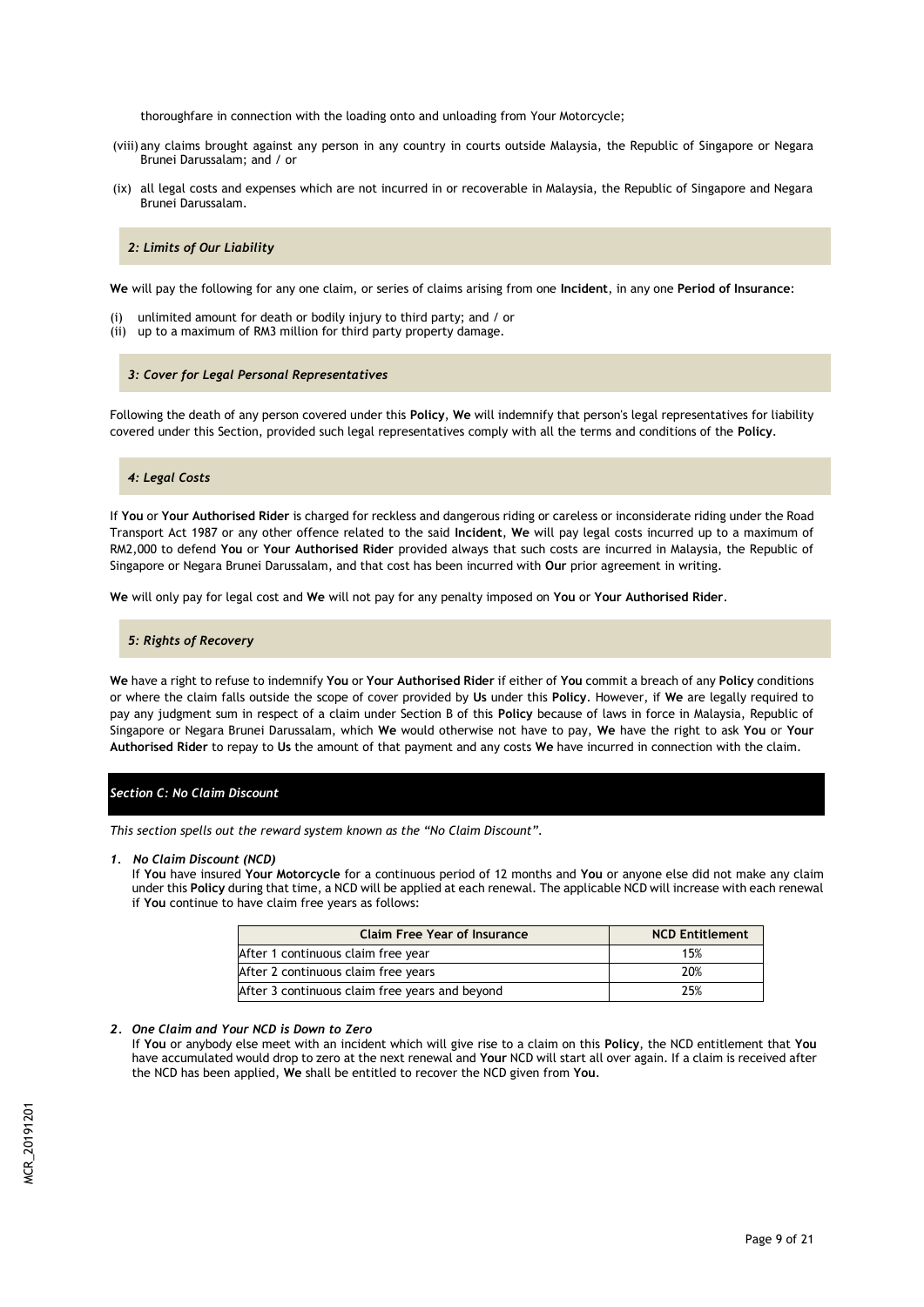## *3. Exception to this Rule*

**Your** NCD will not be affected even if a claim is made if:

- **We** are of the opinion that **You** are not at fault for causing the loss;
- the offending vehicle is identifiable and is not a vehicle used for carriage of passengers for hire or reward (for example taxis, hire cars, public buses, stage buses, school buses and factory buses for hire);
- the offending vehicle is insured by a Malaysian licensed insurer; and
- there is no death or personal injury claim involved.

## *4. Your NCD is not Transferable*

The NCD is personal to **You** which means that if **You** were to sell **Your Motorcycle** and **We** agree to transfer this **Policy** to the new owner, **Your** NCD cannot be transferred for the benefit of the new owner.

## *5. Non-utilisation of NCD*

For every year that the NCD is not utilised by **You**, the NCD accumulated and applicable for this **Policy** will be reversed in accordance with the scale set out in the table in clause C1 above.

## *Section D: General Exceptions - these apply to the whole Policy*

*This section lists down circumstances under which this Policy does not provide cover at the time of happening of the Incident. This is in addition to those already listed in Sections A1b and B1b.*

## *1. Unlicensed Riders*

There is no cover under this **Policy** if **You** or **Your Authorised Rider** do not have a valid licence to ride **Your Motorcycle**. This will not apply if **You** or **Your Authorised Rider** have an expired licence but are not disqualified from holding or obtaining such licence under any existing laws, by-laws and regulations.

## *2. Alcohol, Drugs and Other Intoxicating Substances*

There is no cover under this **Policy** if **You** or **Your Authorised Rider** is under the influence of alcohol or intoxicating liquor, narcotics, dangerous drugs or any other deleterious drugs or intoxicating substance to such an extent that **You** or **Your Authorised Rider** are incapable of having proper control of **Your Motorcycle**.

*You or Your Authorised Rider shall be deemed as incapable of having proper control of Your Motorcycle if after a toxicology or equivalent test, it is shown that the alcohol level in the breath, blood or urine of You or Your Authorised Rider is higher than the prescribed limit pursuant to Section 45G(1) of the Road Transport Act 1987 of 80mg of alcohol in 100ml of blood (or equivalent in respect of breath or urine) or other equivalent legislation that is in force at the material time.* 

## *3. Fraud and Exaggerated Claims*

If any claim is in any part fraudulent or exaggerated, or if **You** or anyone acting on **Your** behalf, uses fraudulent means to get any benefit under this **Policy**, the entire claim will not be paid or payable. If **We** are required to make payment of any such claim to a third party, **We** shall be entitled to recover the sum paid and any costs incurred from **You**.

## *4. Unlawful Purpose*

There is no cover under this **Policy** if **You** or **Your Authorised Rider** use **Your Motorcycle** for an unlawful purpose or to attempt an unlawful purpose i.e. in violation of the criminal law or a recognised law of the country where **Your Motorcycle** was being used.

## *5. Use for Racing etc.*

There is no cover under this **Policy** if **You** use or **You** allow **Your Authorised Rider** to use **Your Motorcycle**:

- a. to practise for or to take part in any motor sport, competition (other than treasure hunt), rally, pacemaking, reliability trial or speed test; or
- b. on any racetrack.

*For an additional premium, Your Policy can be extended to cover the use of Your Motorcycle for reliability trial or competition if You purchase the prescribed extension cover {Endorsement 24(c) or 24(d)}.*

## *6. Use Outside Malaysia*

Unless **We** provide otherwise, this insurance does not cover **You** in respect of claims arising whilst **Your Motorcycle** was being used or ridden outside Malaysia, the Republic of Singapore and Negara Brunei Darussalam. In Malaysia, **Our** liability under this **Policy** is governed by the Road Transport Act 1987 and the terms and conditions of this **Policy**, and **Our** liability outside Malaysia is governed by the terms and conditions of this **Policy** only.

*For an additional premium, Your Policy can be extended to cover the use of Your Motorcycle in Thailand or Kalimantan only if You purchase the prescribed extension cover (Endorsements 101 and 102).*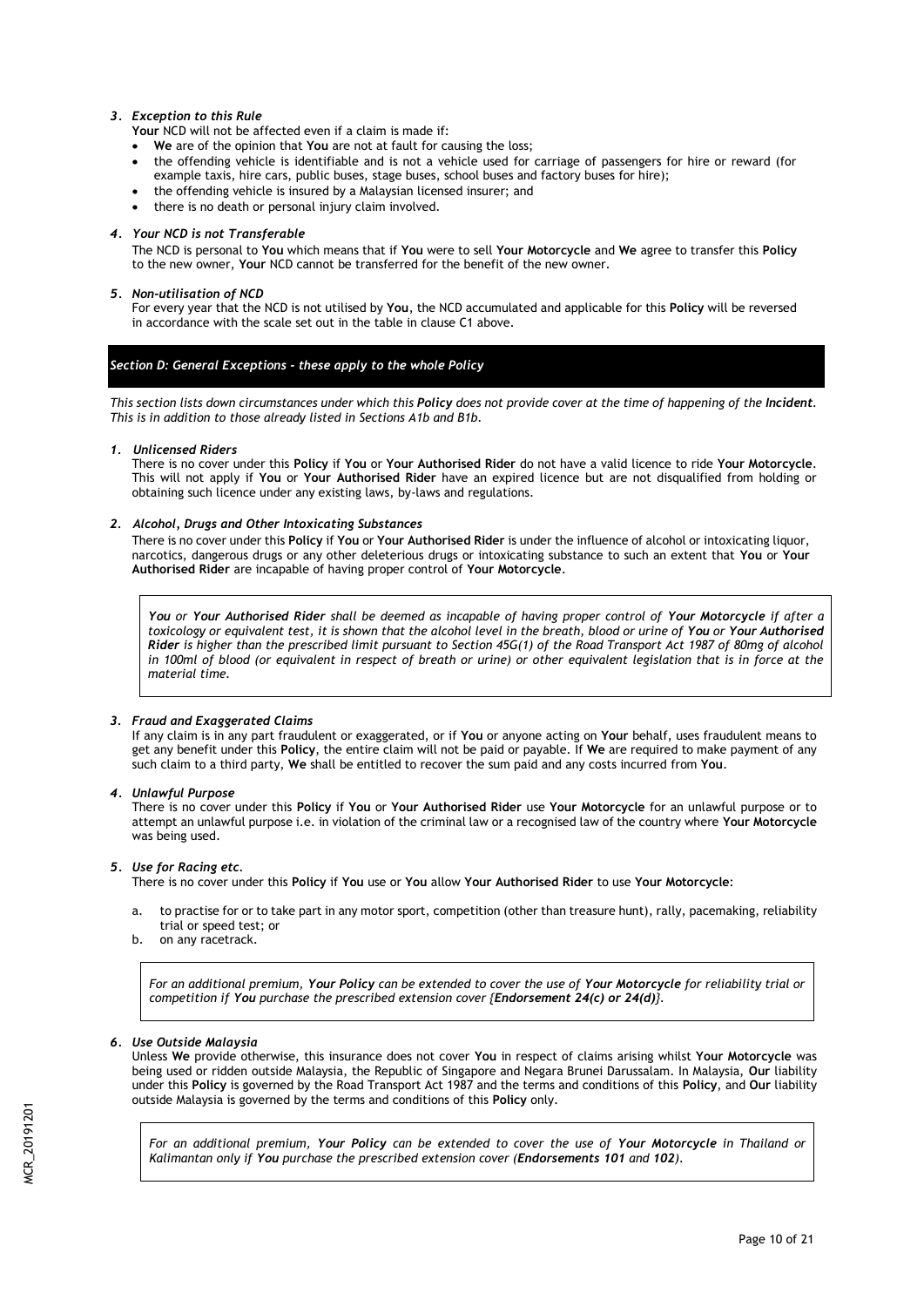### *7. Failure to take Precaution*

**We** will not pay for any additional damages if after an **Incident** or breakdown **You**:

- a. left **Your Motorcycle** unattended or failed to take proper precaution to prevent further loss or damage; or
- b. continue to ride **Your Motorcycle** in an unroadworthy condition before any repair is done.

**We** will also not pay for claims that arise if, when using **Your Motorcycle**, **You** do not take reasonable precaution to keep **Your Motorcycle** secured. This includes but is not limited to leaving **Your Motorcycle** unattended with ignition key left in or on **Your Motorcycle**.

## *8. War Risk*

There is no cover under this **Policy** for any loss or liability (including any costs of defending any action) connected in any way directly or indirectly to:

- a. war, invasion, acts of foreign enemies, hostilities or warlike operation (whether war is declared or not), civil war, **Act of Terrorism**, mutiny, rebellion or revolution; or
- b. strike, riots or civil commotion assuming the proportion of or amounting to an uprising, insurrection or military or usurped power.

*For an additional premium, Your Policy can be extended to cover strikes, riots and civil commotion (Endorsement 25).*

#### *9. Nuclear Risk*

There is no cover under this **Policy** for any accident, loss or damage to any property or any loss or liability arising therefrom (including consequential losses and costs of defending any actions) connected in any way with operations using the nuclear fission or fusion process, or handling of radioactive material. This includes, but is not limited to:

- a. the use of nuclear reactors such as atomic piles, particle accelerators or generators and similar devices;
- b. the use, handling or transportation of radioactive material in relation to any Act of Terrorism;
- c. the use, handling or transportation of any weapon or explosive device employing nuclear fission or fusion; or
- the use, handling or transportation of radioactive material.

#### *10. Convulsions of Nature*

There is no cover (unless specifically purchased) for any loss, damage or liability caused by flood, typhoon, hurricane, storm, tempest, volcanic eruption, earthquake, landslide, landslip, subsidence or sinking of the soil / earth or other convulsions of nature.

*For an additional premium, Your Policy can be extended to cover flood, typhoon, hurricane, storm, tempest, volcanic eruption, earthquake, landslide, landslip, subsidence etc. (Endorsement 57).*

## *11. Contractual Liability*

**We** will not pay for any liability that arises by virtue of an agreement but for which **We** would not have been liable in the absence of such agreement.

*12. Unauthorised Rider*

**We** will not pay for any **Incident**, loss, damage or liability caused, sustained or incurred whilst **Your Motorcycle**, in respect of which indemnity is provided by this **Policy**, is being ridden by any person other than an **Authorised Rider** or person riding on **Your** order or with **Your** permission.

## *Section E: Conditions - These apply to the whole Policy*

*This section spells out the terms and conditions that You must observe to ensure this insurance remains effective. Basically these conditions are of three types:*

- . *What You must do*
- . *What You must not do*
- $\bullet$ *What We can do*

## *Conditions Precedent to Policy Liability*

The following conditions are conditions precedent to **Our** liability to indemnify **You** under this **Policy** and have to be observed by **You** strictly. **We** can repudiate this **Policy** and /or will not pay claims under the **Policy** if **You** breach any of the relevant conditions. These conditions also apply to **Your Authorised Rider** and any legal representative who seek indemnity under this **Policy**.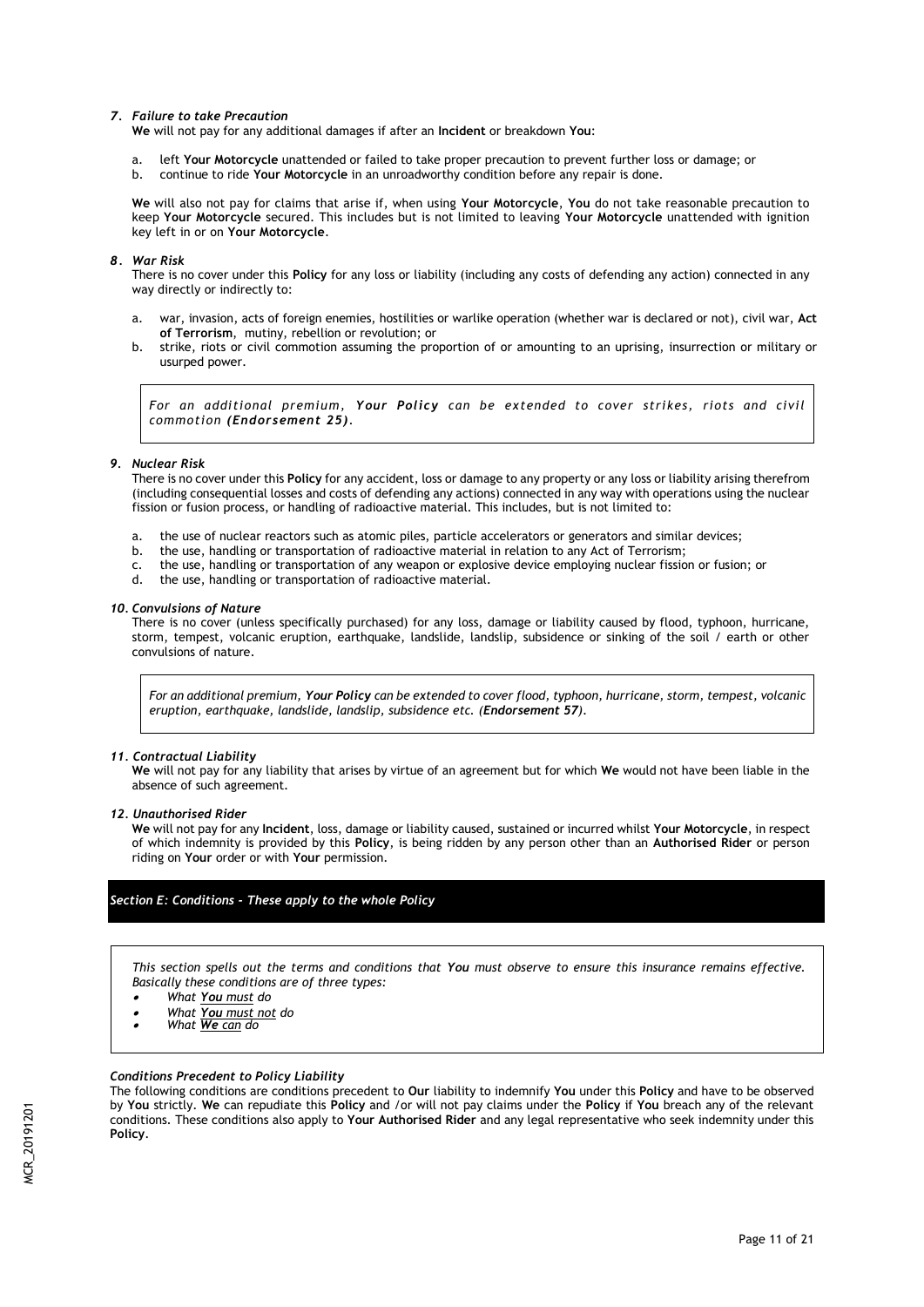#### *1. Duty of Disclosure*

The duty of disclosure is different for a Consumer Insurance Contract and for a Non-Consumer Insurance Contract. They are separately outlined below:

#### **A. Consumer Insurance Contract**

Where **You** have applied for this insurance wholly for purposes unrelated to **Your** trade, business or profession, **You** had a duty to take reasonable care not to make a misrepresentation in answering the questions in the Proposal Form (or when **You** applied for this insurance) i.e. **You** should have answered the questions fully and accurately. Failure to have taken reasonable care in answering the questions may result in avoidance of **Your** contract of insurance, refusal or reduction of **Your** claim(s), change of terms or termination of **Your** contract of insurance in accordance with Schedule 9 of the Financial Services Act 2013. **You** were also required to disclose any other matter that **You** knew to be relevant to **Our** decision in accepting the risks and determining the rates and terms to be applied.

**You** also have a duty to tell **Us** immediately if at any time after **Your** contract of insurance has been entered into, varied or renewed with **Us**, any of the information given in the Proposal Form (or when **You** applied for this insurance) is inaccurate or has changed.

#### **B. Non-Consumer Insurance Contract**

Where **You** have applied for this insurance for purposes related to **Your** trade, business or profession, **You** had a duty to disclose any matter that **You** know to be relevant to **Our** decision in accepting the risks and determining the rates and terms to be applied, and any matter a reasonable person in the circumstances could be expected to know to be relevant, otherwise it may result in avoidance of **Your** contract of insurance, refusal or reduction of **Your** claim(s), change of terms or termination of **Your** contract of insurance.

**You** also have a duty to tell **Us** immediately if at any time after **Your** contract of insurance has been entered into, varied or renewed with **Us**, any of the information given in the Proposal Form (or when **You** applied for this insurance) is inaccurate or has changed.

#### *2. Accidents and Claims Procedures*

- If **Your Motorcycle** is involved in any **Incident** that could lead to a claim under this **Policy**, **You** must do the following:
- a. Notify **Our** claims department of the **Incident** and get a Claim Form. **You** must notify **Us** of the **Incident** as soon as possible but in any event:
	- Within seven (7) days if **You** are not physically disabled or hospitalised following the **Incident**; or
	- Within thirty (30) days or as soon as practicable if **You** are physically disabled and hospitalised as a result of the **Incident**.

**We** may allow a longer notification period if **You** can provide specific proof and justification for the delay.

- b. Report the **Incident** to the police as required by law and do all that is required to assist the police authorities to secure a conviction against the offender.
- c. Complete the Claim Form in full and return it to **Us** within twenty-one (21) days from the date of **Your** notification as per (a) above. **You** are required to answer all the questions in detail in all applicable sections and provide **Us** with all the necessary documents to support **Your** claim. **We** will not be held responsible if there is any delay on **Your** part to submit the Claim Form duly completed together with all the necessary documents.

A longer claims submission period may be allowed by **Us** subject to specific proof and justification by **You** for the delay.

- d. If there are any claims made against **You** by a third party, **You** must immediately notify **Us** of the same and **You** must send to **Us** any notification of claim, notice of impending prosecution or inquest, summons, writ or any letters from the solicitors of the third party as soon as **You** receive such documents, but in any event within fourteen (14) days from the date of receipt of any of the documents.
- e. Send **Your Motorcycle** to any of **Our** approved **Repairer** so that **We** can inspect **Your Motorcycle** before **We** give approval to proceed with repairs or take reasonable action to safeguard **Your Motorcycle** from further loss or damage. **We** can refuse to pay any claim under Section A of this **Policy** if **You** breach this condition.
- f. **You** must obtain **Our** consent in writing before **You** repair **Your Motorcycle** or incur any expenses in connection with a claim under this **Policy**.

**You** must not do any of the following:

- Admit any responsibility for any **Incident**; or
- Negotiate or settle any claims made against **You** by a third party, unless **We** write and inform **You** that **You** can.

**We** will decide whether to negotiate, defend or settle, in **Your** name, **Your Authorised Rider's** name and / or on **Your** behalf, any claims made against **You** or **Your Authorised Rider** by a third party. If in **Our** assessment the third party claim made against **You** or **Your Authorised Rider** for property damage will exceed the limit of liability of RM3 million, **We** will pay the full amount of **Our** liability to **You** or the third party and hand over the further conduct of any defence, settlement or proceeding to **You** completely. After doing so **We** will not be liable under this **Policy** to make any more payments to **You** or any claimant or any other person arising from the same **Incident**.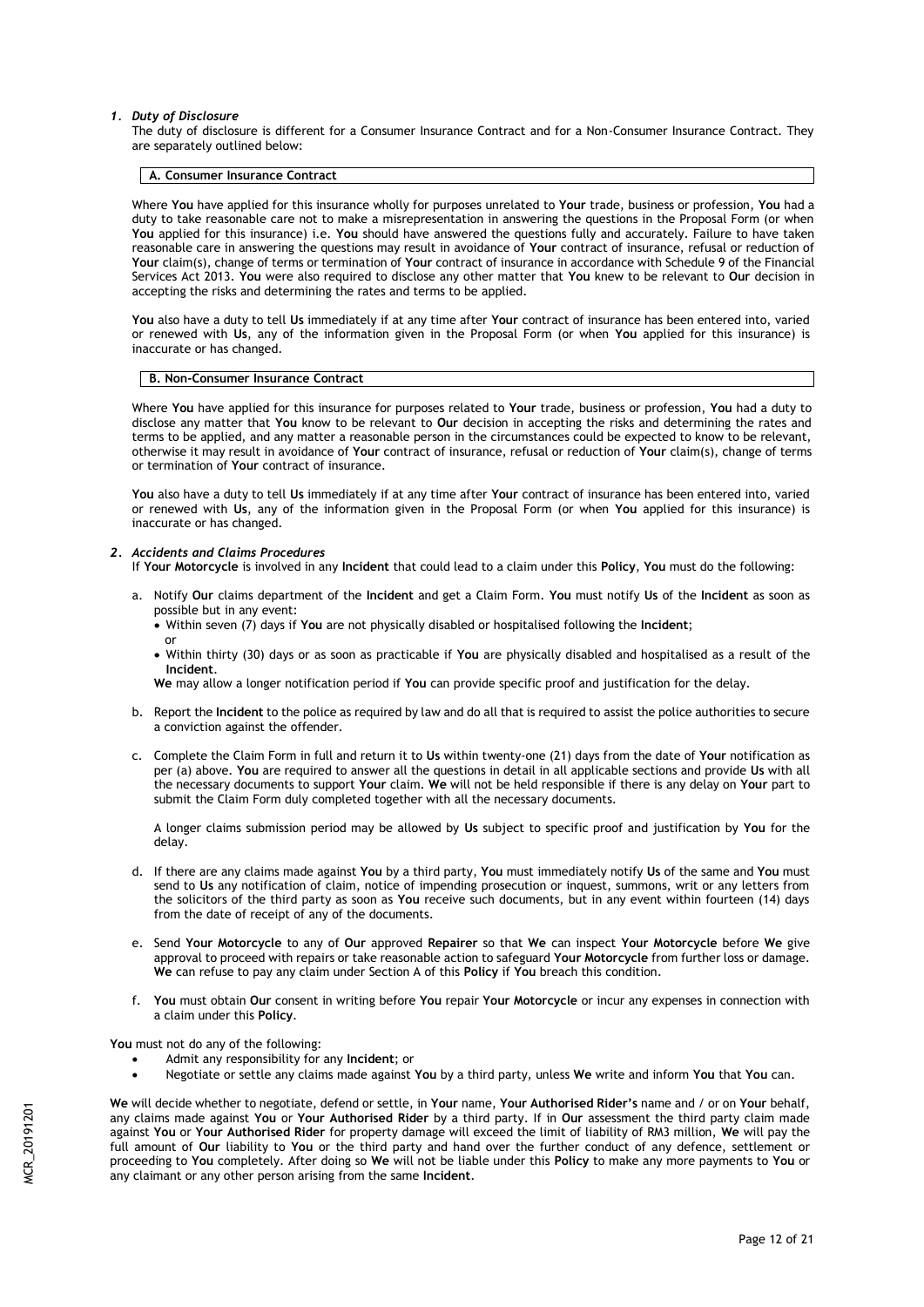*The conditions above also apply to anyone else who wishes to claim under the terms and conditions of this Policy. "Anyone else" may refer to personal representative or administrator / estate of the policyholder.* 

## *3. Cancellation*

Either **You** or **We** may cancel this **Policy** at any time during the **Period of Insurance**.

- a. Cancellation by **You**:
	- **You** can cancel this **Policy** at any time by returning the **Certificate of Insurance (CI)** to **Us** or, if the **CI** has been lost or destroyed, **You** must provide **Us** with a duly certified Statutory Declaration (SD) to confirm this.
	- After returning the **CI** or SD **You** will be entitled to a refund of premium if no claim was incurred prior to cancellation. **Your** refund will be the difference between the total premium and **Our** customary short-period rates calculated for the time **We** were on risk until the date **We** received the **CI** or SD:

| <b>Period of Insurance</b> | <b>Refund of Premium</b>     |
|----------------------------|------------------------------|
| Not exceeding 1 week       | 87.5% of the total premium   |
| Not exceeding 1 month      | 75.0% of the total premium   |
| Not exceeding 2 months     | 62.5% of the total premium   |
| Not exceeding 3 months     | 50.0% of the total premium   |
| Not exceeding 4 months     | 37.5% of the total premium   |
| Not exceeding 6 months     | 25.0% of the total premium   |
| Not exceeding 8 months     | 12.5% of the total premium   |
| Exceeding 8 months         | No refund of premium allowed |

 The **Policy** will automatically lapse once **You** sell or dispose off **Your Motorcycle** because **Your** insurable interest in the **Motorcycle** will cease. If **You** want to transfer the **Policy** to the new buyer, **You** have to get **Our** prior consent.

## b. Cancellation by **Us**:

- **We** may also cancel this **Policy** by giving **You** fourteen (14) days notice in writing by registered post to **Your** last address known to **Us**.
- After returning the **CI** or SD **You** will be entitled to a refund premium for the unexpired period calculated on a pro-rata basis from the date **We** receive the **CI** or SD from **You** to the expiry date of the **Policy**.

There will not be any refund of premium for any cancellation of **Policy** (either by **You** or by **Us**) if **You** have paid the **Minimum Premium** only or if a claim has been made on this **Policy**.

#### *4. If there is More Than One Insurance Covering the Same Motorcycle*

- a. **You** must inform **Us** in writing if **You** have taken out any other insurance in respect of **Your Motorcycle** during the **Period of Insurance**.
- b. If a claim arises under this **Policy** and such a loss is also claimable under the other insurance policy(ies) taken by **You**, **We** will only contribute **Our** rateable proportion of the whole loss. **We** will not be liable to pay the claim first and then seek recovery from the other co-insurers who is / are also liable for the loss.

## *5. Subrogation*

**We** are entitled to take over all rights and remedies that **You** may have against any third party who caused the loss. **We** shall have the absolute discretion in the conduct of any proceedings, at **Our** own costs, against the third party and in the settlement of any such claim and **You** shall give **Us** such information and assistance as **We** may require from time to time including assigning all rights to take action in **Your** name. **You** must however give **Us Your** full cooperation to protect these rights and provide all assistance and take such steps as **We** require.

## *6. Dispute Resolution*

If there are differences or disputes on any matters relating to this **Policy** involving amounts exceeding RM250,000, an Arbitrator shall be jointly appointed by **You** and **Us** in writing to resolve the differences or disputes. If no agreement is reached on who is to be the Arbitrator within one month of being required to do so then **You** and **We** shall be entitled to appoint an Arbitrator each. Both Arbitrators shall then proceed to hear the difference or dispute together with an Umpire to be jointly appointed by them. If the Arbitrators cannot agree on an Umpire within thirty (30) days, then the Kuala Lumpur Regional Centre for Arbitration shall appoint an Umpire.

If the disputed sum is less than RM250,000, **You** may refer the matter to the **Ombudsman for Financial Services** to resolve the dispute.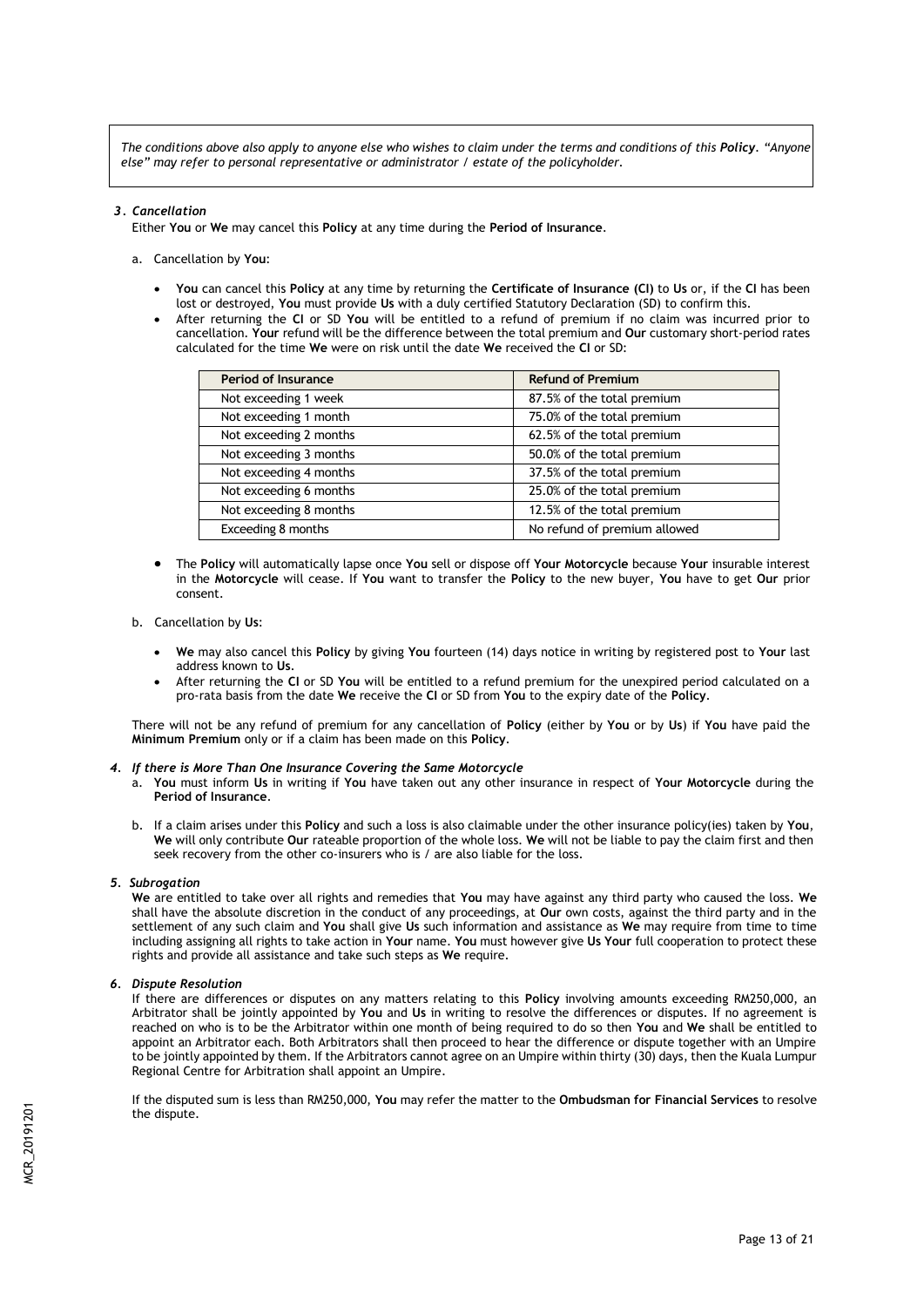## *7. Other Matters*

**We** will only be liable to indemnify **You** under this **Policy** if **You**:

- a. Comply with all the terms and conditions of this **Policy**. These conditions are also applicable to **Your Authorised Rider**  and any legal representative who seek protection under this **Policy**;
- b. Maintain **Your Motorcycle** in a reasonably efficient and roadworthy condition. **You** must get **Our** consent if **You** make any modification that will enhance or in any way affect the performance of **Your Motorcycle**;
- c. Take reasonable care to avoid any situation that could result in a claim. This **Policy** will not cover **You** if **You** or **Your Authorised Rider** are reckless i.e. where **You** recognise a serious risk but deliberately do not take steps to prevent it. This includes but is not limited to leaving **Your Motorcycle** unattended with ignition key left in or on **Your Motorcycle**; and
- d. Make **Your Motorcycle** available to **Us** for inspection at all reasonable times upon request.

## *8. Prevalent Policy Wording*

For avoidance of doubt, the English version of this **Policy** wording will prevail over the Bahasa Malaysia version at all times.

## *Section F: Definitions of words highlighted in the Policy*

*This section explains what We mean by the words printed in bold in this Policy.*

In this **Policy**, **Schedule** and **Certificate of Insurance**, unless the context otherwise requires, the following words shall have the meanings as defined below.

## **1. Accessories**

This refers to the standard factory-fitted tools of the **Motorcycle** including spare tyres and may include radio / cassette player / compact disc player and the like if specified in the **Schedule**.

## **2. Act of Terrorism**

This refers to an act by any person(s) or group that uses force or violence and / or the threat of force or violence, whether they are acting alone or on behalf of or in connection with any organisation(s) or government(s) and done for political, religious, ideological, ethnic or similar purposes or reasons, including the intention to influence any government and / or to put the public, or any section of the public, in fear.

### **3. Adjuster**

This refers to a person or entity registered under the Financial Services Act 2013 who is appointed by **Us** to investigate the cause and circumstances of a loss and to determine the amount of loss.

## **4. Authorised Rider**

This refers to any person who rides **Your Motorcycle** with **Your** consent or permission provided he or she holds a valid licence of the relevant type and is not disqualified to ride by law or for any other reason.

## **5. Certificate of Insurance**

This certificate is a prescribed form that **We** are required to issue to **You** under the Road Transport Act 1987 and it outlines the particulars of any conditions subject to which the **Policy** is issued.

## *6.* **Cheating**

This follows the meaning as defined under Section 415 of the Penal Code which is as follows:

- Whoever by deceiving any person, whether or not such deception was the sole or main inducement:
- a. fraudulently or dishonestly induces the person so deceived to deliver any property to any person, or to consent that any person shall retain any property; or
- b. intentionally induces the person so deceived to do or omit to do anything which he would not do or omit to do if he were not so deceived and which act or omission causes or is likely to cause damage or harm to any person in body, mind, reputation, or property, is said to "cheat".

# *7.* **Criminal Breach of Trust**

This follows the meaning as defined under Section 405 of the Penal Code which is as follows:

Whoever, being in any manner entrusted with property, or with any dominion over property either solely or jointly with any other person, dishonestly misappropriates, or converts to his own use, that property, or dishonestly uses or disposes of that property in violation of any direction of law prescribing the mode in which such trust is to be discharged, or of any legal contract, express or implied, which he has made touching the discharge of such trust, or wilfully suffers any other person so to do, commits "criminal breach of trust".

## **8. Endorsement**

This refers to the document that **We** issue to **You** to confirm any changes or extensions of the coverage to the basic **Policy**.

**9. Excess**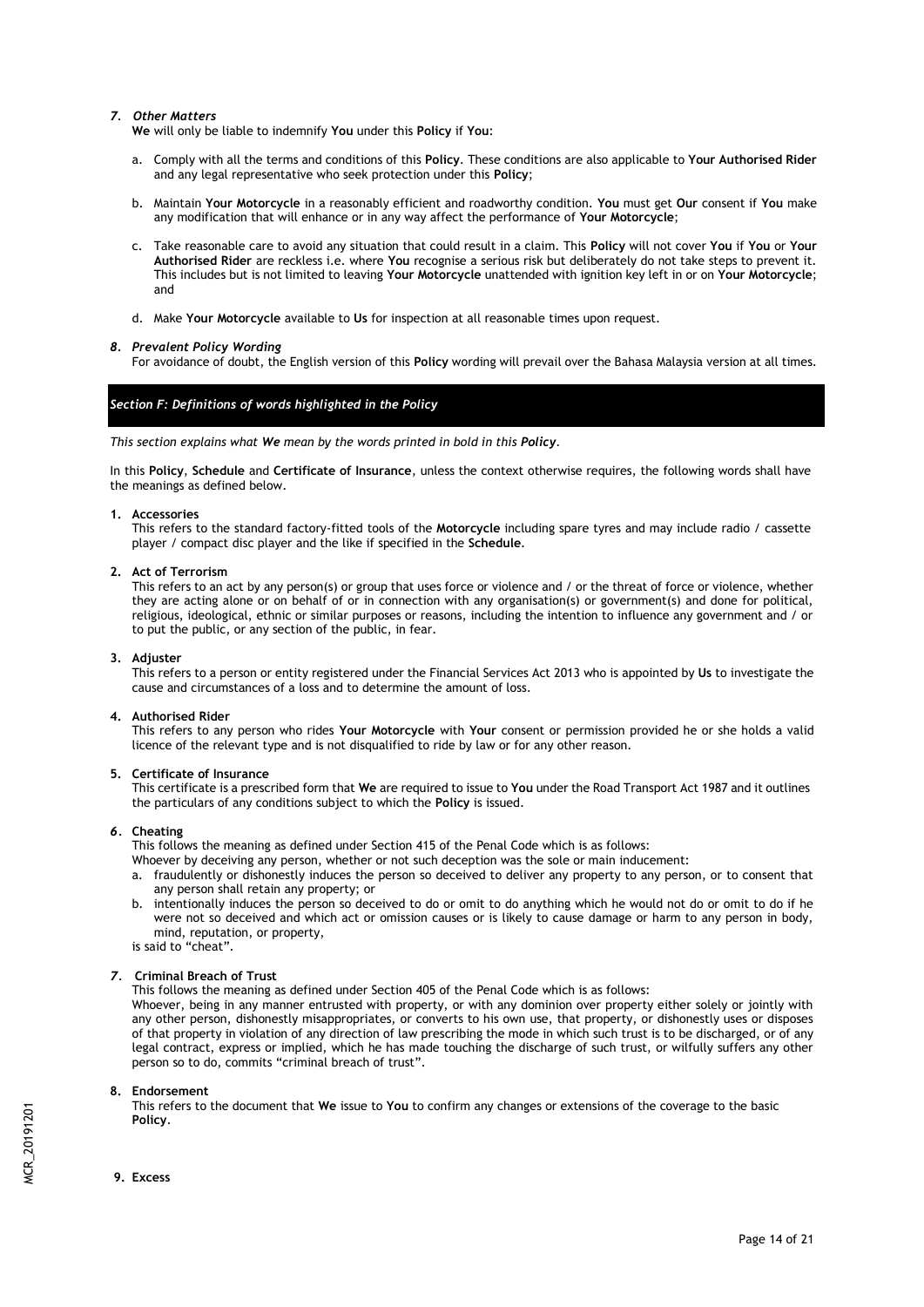This refers to the amount that must be borne by **You** first for each claim. The amount of the excess is shown in the **Schedule**. **You** have to pay the excess irrespective of who is at fault in the **Incident**.

#### **10. Household**

This refers to all members of **Your** or **Your Authorised Rider's** immediate family i.e. spouse, children including legally adopted children, parents, brother(s) and sister(s) staying under one roof with **You** in the case of **Your** immediate family, or with **Your Authorised Rider**, in the case of his immediate family.

#### **11. Incident**

Any event which could lead to a claim under this **Policy**.

#### **12. Limitations as to Use**

According to **Your Certificate of Insurance** (**CI**), **Your Motorcycle** can only be used for "Social, domestic and pleasure purposes and for the policyholder's business". The **CI** also states that "The **Policy** does not cover use for hire or reward, racing, pacemaking, reliability, trial speed-testing, the carriage of goods other than samples in connection with any trade or business".

#### **13. Market Value**

This refers to the reasonable cost to buy another **Motorcycle** of the same make, model, age and general condition similar to **Your Motorcycle** at the time of loss. The **Market Value** of **Your Motorcycle** at the time of loss would be determined according to the terms of the option that **You** had chosen at the time **You** purchased this **Policy**. If **You** had opted for a **Market Valuation System** to determine **Your Sum Insured** then the **Market Value** would be based on that valuation system as described in clause 14 below. However, if **You** had not opted for a **Market Valuation System** then the **Market Value** of **Your Motorcycle** in the event of dispute would be determined by the Head Office of the **Motorcycle** franchise-holder and this value should be equal to the cost of purchasing a replacement motorcycle of the same make, model and age of **Your Motorcycle** at the time of loss. If this valuation is not available or appears in **Our** opinion to be unduly low or high then valuation will be determined by an **Adjuster** registered under the Financial Services Act 2013, agreed by both **You** and **Us**.

#### **14. Market Valuation System**

This refers to the motor vehicle **Market Valuation System** approved by Persatuan Insurans Am Malaysia (PIAM) to determine the **Market Value** of **Your Motorcycle** at the time **You** purchased / renewed this **Policy** as well as at the time of the loss. **You** can opt to use the valuation recommended by this system as the **Sum Insured** to avoid the consequences of underinsurance as described in Section A2e. Alternatively, **You** may choose to determine the **Sum Insured Yourself** but **You** would be subject to Section A2e if **You** are under-insured.

#### **15. Minimum Premium**

The minimal premium described in the **Schedule**.

#### **16. Motorcycle**

This refers to the motor vehicle described in the **Schedule** and includes the manufacturer's standard options and **Accessories** fitted to it and any other non-standard options or descriptions that are specifically listed in the **Schedule**.

#### **17. Ombudsman for Financial Services (OFS)**

This is an independent body that provides a free and efficient avenue to help settle financial disputes between **You** and **Us** under this **Policy** as an alternative to the courts.

#### **18. Period of Insurance**

The period shown in the **Schedule** when the cover provided by this **Policy** is operative. Cover is only valid from the actual time of purchase of the insurance **Policy** or from when **You** and **We** agree that cover should commence.

#### **19. Pillion**

**Pillion** means a **Pillion** rider who is a person seated in the **Pillion** seat of a **Motorcycle**.

#### **20. Policy**

**Policy** includes the **Schedule**, the **Certificate of Insurance** and all **Endorsements** specifically listed in the **Schedule**.

#### **21. Repairer**

This refers to motor repair workshops approved by **Us** or by Persatuan Insurans Am Malaysia (PIAM) under the PIAM Approved Repairers Scheme (PARS) or any repairer that **We** have given **You** a special permission to use, for a claim.

### **22. Road**

Section 2 of the Road Transport Act 1987 defines "Road" as "any public road and any other road to which the public has access and includes bridges, tunnels, lay-bys, ferry facilities, interchanges, round-abouts, traffic islands, road dividers, all traffic lanes, sidetables, median strips, overpasses, underpasses, approaches, entrance and exit ramps, toll plazas, service areas, and other structures and fixtures to fully effect its use".

#### **23. Schedule**

This document shows **Your** name and address, the **Period of Insurance**, the sections of this **Policy** which apply, the premium **You** have paid, the **Motorcycle** which is insured, the **Sum Insured** and details of any extensions or **Endorsements**.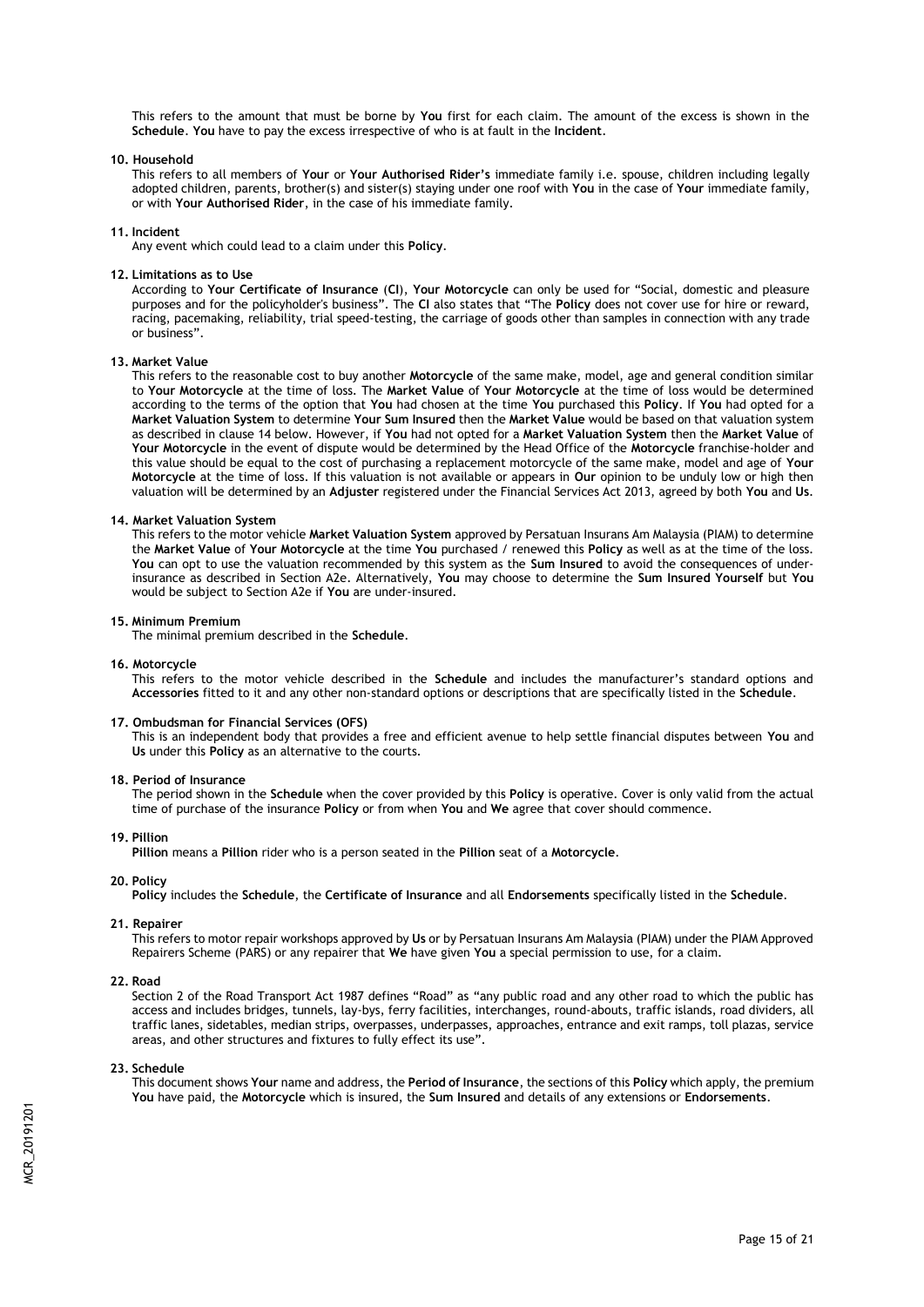#### **24. Sum Insured**

This is the maximum that **We** will pay **You** for a claim under Section A. This amount is shown in the **Schedule**. The **Sum Insured** must be sufficient to cover the cost to replace **Your Motorcycle** in the event of an **Incident** that completely destroys it.

**25. We, Our, Us** 

This refers to the licensed Insurance Company that is issuing **You** this **Policy**.

**26. You, Your, Yourself** 

This refers to the policyholder or person described in the **Schedule** as "the Insured".

## *Section G: Endorsements - applicable only if the Endorsement number is printed in the Schedule*

*Note that only Endorsements with their numbers specifically printed in the Schedule shall apply to this Policy.*

#### **Endorsement 3(p): Third Party Only Insurance** *(see explanation under "What is Covered?")*

The cover that **You** have chosen for **Your Motorcycle** is limited to 'Third Party' insurance only. This means that **We** will not pay for any loss or damage to **Your Motorcycle**. For that reason, Section A is deleted and only Section B coverage has been purchased and is available to **You**.

#### **Endorsement 14: Transfer of Interest**

In consideration of the additional premium that **You** paid **Us** for this **Endorsement**, **We** agree to transfer the interest in this **Policy** on *[state date]* to *[state name of transferee and NRIC no. / Business Registration No.]* of *[state address]* carrying on or engaging in the business or profession of date] shall be the basis of this contract.

Subject otherwise to the terms and conditions of this **Policy**.

#### **Endorsement 15: Hire Purchase**

**We** note that **Your Motorcycle** is under a Hire Purchase agreement with the Hire Purchase company named in the **Schedule** as the Owners. **You** unconditionally agree that the payment of any claim under Section A by **Us** by way of a cash payment shall be made to the Owners as long as they remain as the Owner of **Your Motorcycle** at the time of the **Incident**. The receipt from the Owners will fully discharge **Us** from any further claims or liability in respect of such loss or damage. For all other purposes **You** are the principal party under this **Policy** and not an agent or trustee for the Owners and that **You** have not assigned **Your** rights, benefits and claims under this **Policy** to the Owners. **You** cannot assign **Your** rights, benefits and claims under this **Policy** to anybody without **Our** written consent.

#### **Endorsement 15(a): Employer's Loan**

**We** note that **Your Motorcycle** was bought under an Employer's Loan agreement. **You** unconditionally agree that the payment of any claim under Section A by **Us** by way of a cash payment shall be made to the Employer named in the **Schedule** as long as the loan remains outstanding at the time of the **Incident** giving rise to a claim. The receipt from the Employer will fully discharge **Us** from any further claims or liability in respect of the **Incident**.

Other than the above, **Our** / **Your** rights and liabilities under this **Policy** are not affected.

## **Endorsement 18: Fleet Rated Risks – Cancellation of 'No Claim Discount'**

By virtue of the benefit of the Fleet Discount received, the No Claim Discount clause of this **Policy** is cancelled. Subject otherwise to the terms and conditions of this **Policy**.

## **Endorsement 24(d): Reliability Trials, Competitions etc. (Third Party Cover Only)**

In consideration of the additional premium that **You** paid **Us** for this **Endorsement**, **We** agree that the insurance provided under Section B of this **Policy** shall cover legal liability while **Your Motorcycle** is being used for *[state either reliability trials, competition]* to be held at *[state place / location]* on *[state date]* organized by *[state name of organizer]* including officially conducted practice for the event.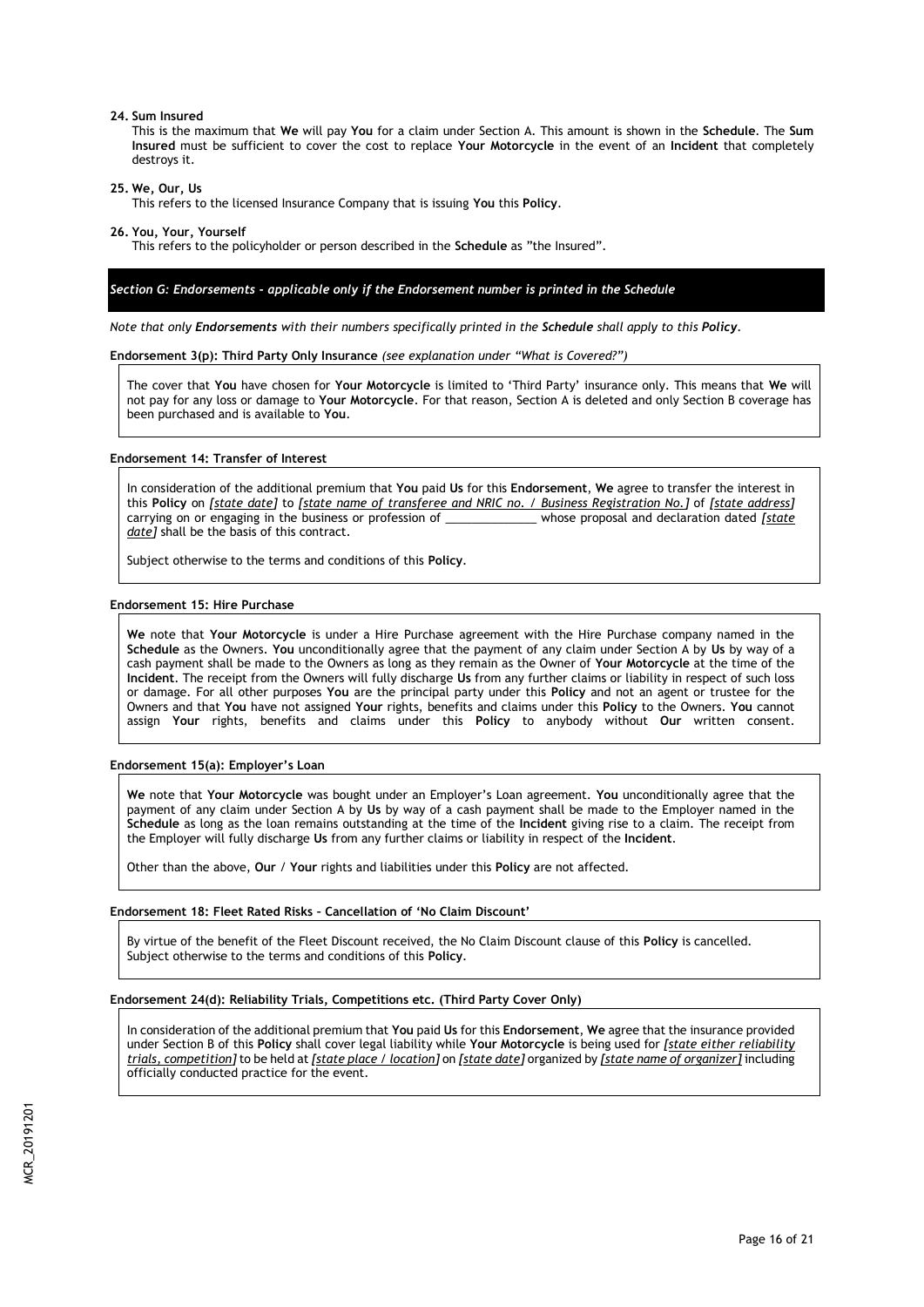## **Endorsement 95: Leasing Agreement**

**We** note that **Your Motorcycle** is under a Leasing Agreement with the Leasing company named in the **Schedule** as the Lessors. **You** unconditionally agree that the payment of any claim under Section A by **Us** by way of a cash payment shall be made to the Lessors as long as the Leasing Agreement remains valid at the time of the **Incident**. The receipt from the Lessors will fully discharge **Us** from any further claims or liability in respect of such loss or damage. For all other purposes, **You** are the principal party under this **Policy** and not as an agent or trustee for the Lessors and **You** have not assigned **Your** rights, benefits and claims under this **Policy** to the Lessors. **You** cannot assign **Your** rights, benefits and claims under this **Policy** without **Our** written consent.

### **Endorsement 101: Extension of Cover to the Kingdom of Thailand**

In consideration of the additional premium that **You** paid **Us** for this **Endorsement**, **We** agree that the insurance provided under Section A and Section B1a(ii) of this **Policy** shall cover **Your Motorcycle** while it is being used in the Kingdom of Thailand from the time of purchase on *[state date]* to midnight (Malaysian Standard Time) on *[state date]*. The limit of liability that **We** provide under Section B1a(ii) will be up to a maximum of RM100,000 only.

This **Endorsement** does not cover legal liability under Section B1a(i) while **Your Motorcycle** is being used in the Kingdom of Thailand.

#### **Endorsement 102: Extension of Cover to Kalimantan**

In consideration of the payment of additional premium by **You** to **Us**, the geographical area of this **Policy** is extended to include Kalimantan with effect from \_\_\_\_\_\_\_ a.m. / p.m. on *[state date]* to midnight (Malaysian Standard Time) on *[state date]* subject to the limit of liability of RM50,000 under Section B1a(i) and B1b(ii).

Subject otherwise to the terms and conditions of this **Policy**.

## **Endorsement 108: Legal Liability to Pillion**

In consideration of the additional premium that **You** paid **Us** for this **Endorsement**, **We** shall pay towards **You** or **Your Authorised Rider**'s liability to any person being carried upon or getting onto or alighting from **Your Motorcycle** except for:

- a. death or bodily injury to any **Pillion** being carried for hire or reward;
- b. death or bodily injury to any person where such death or injury arises out of and in the course of the employment of such person by **You** or by **Your Authorised Rider**;
- c. damage to property belonging to or in the custody of or control of or held in trust by **You** or **Your Authorised Rider** and / or any member of **Your** or **Your Authorised Rider**'s **Household**;
- d. liability to any person who is a member of **Your** and / or **Your Authorised Rider**'s **Household** who is a **Pillion** on your **Motorcycle** unless he / she is required to be carried on **Your Motorcycle** by reason of or in pursuance of his / her contract of employment with **You** or **Your Authorised Rider** and / or his / her employer;
- e. liability caused by a **Pillion** travelling on or alighting from **Your Motorcycle**;
- f. any claims brought against **You** by any rider of **Your Motorcycle**, whether authorised or not;
- g. death or bodily injury to any person or damage to property caused or arising outside the limits of any carriageway or thoroughfare in connection with the loading onto and unloading from **Your Motorcycle**;
- h. any claims brought against any person in any country in courts outside Malaysia, the Republic of Singapore or Negara Brunei Darussalam; and / or
- all legal costs and expenses which are not incurred in or recoverable in Malaysia, the Republic of Singapore and Negara Brunei Darussalam.

#### **Condition of Cover**

If at the time of **Incident** giving rise to a claim under this **Endorsement**, **Your Motorcycle** is carrying **Pillion** in excess of the stated maximum number permitted by law, **Our** liability shall be limited to the number of **Pillion** specified for the vehicle as registered at the Road Transport Department.

If the number of **Pillion** carried at the time of the happening of an **Incident** is more than the maximum number permitted in the vehicle by law, **We** will not pay their claim in full. Any payment **We** make to any claimant under this **Endorsement** will be rateably reduced in the proportion of the legally permitted maximum number of lawful **Pillion** over the actual number of **Pillion**(s) carried, at the time of the **Incident**. The difference between the sum paid by **Us** and the claim to be paid to each **Pillion** claimant shall be borne by **You** or **Your Authorised Rider**.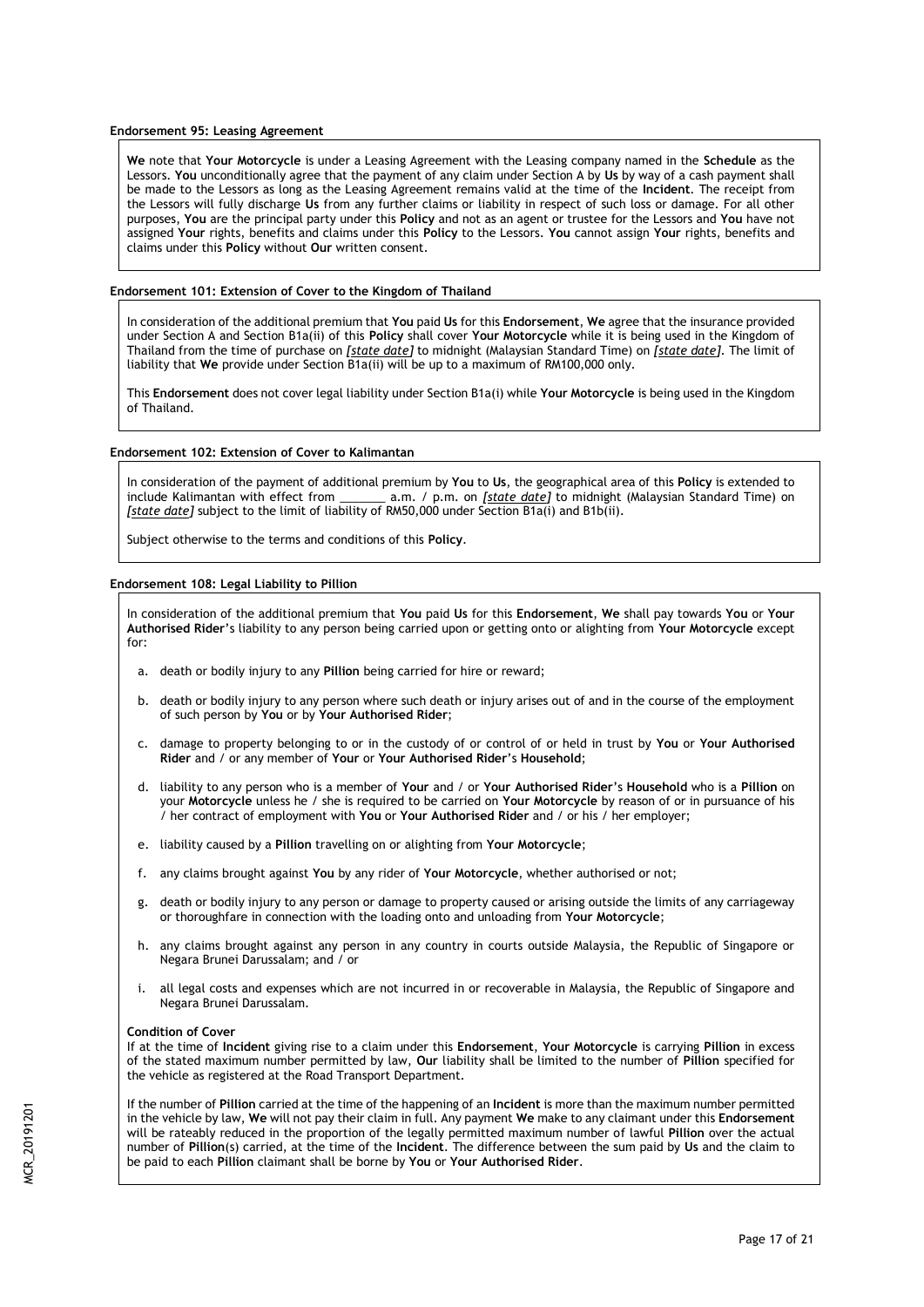The proportion **We** pay shall be calculated in accordance with the following formula:

Number of **Pillion** permitted by law X Total Claim Awarded Actual number of **Pillion**(s) carried at time of **Incident**

## **Endorsement 109: Extension of Cover for Ferry Transit to and / or from Sabah and the Federal Territory of Labuan**

In consideration of the additional premium that **You** paid **Us** for this **Endorsement**, **We** agree that the insurance provided under Section A of this **Policy** shall cover loss or damage to **Your Motorcycle** when in transit to and / or from Sabah and Federal Territory of Labuan.

You must bear the first 1% of the **Sum Insured** or RM500 (whichever is higher) for each and every claim arising out of one transit for every claim payable under this **Endorsement**. **We** have the right to deduct this amount in addition to the **Excess** mentioned in the **Schedule** of this **Policy**.

## **Endorsement C001: Rider's Personal Accident (Non-Tariff)**

In consideration of the additional premium that **You** paid **Us** for this **Endorsement**, **We** agree that **We** will compensate for death or disablement (the Benefits) as described below if the **Insured Person** is injured whilst boarding, alighting from, or riding the **Motorcycle** and within one (1) year of its happening the **Injury** is the sole cause of the death or disablement.

**We** will pay the **Insured Person** or the **Insured Person**'s **Legal Representative** for **Injury** as specified in the **Policy**/this **Endorsement**:

|    | <b>Benefits</b>                                                                                                   | Compensation (RM) |
|----|-------------------------------------------------------------------------------------------------------------------|-------------------|
| Α. | <b>Accidental Death</b>                                                                                           | 6,000             |
| В. | <b>Permanent Total Disablement</b><br>as specified below:                                                         |                   |
|    | Total Permanent Disablement from engaging in or attending to<br>1.<br>employment/occupation of any and every kind | 6,000             |
|    | Total Paralysis or Permanently Bedridden<br>2.                                                                    | 6,000             |
|    | Loss of one or both hands<br>3.                                                                                   | 6,000             |
|    | Loss of one or both feet<br>4.                                                                                    | 6,000             |
|    | 5.<br>Loss of one or both eyes                                                                                    | 6,000             |
|    | <b>Rereavement Allowance</b>                                                                                      |                   |

Upon a valid claim under Benefit A, **We** will pay RM500.

## **Compensation Limits in respect of any one Insured Person**

- 1. For Benefit B, "Loss" with reference to hand or foot shall mean complete loss of use or severance through or above the wrist or ankle joint, and with reference to eyes, means the entire and irrecoverable loss of sight.
- 2. Compensation shall not be payable for:
	- a. Benefit A in addition to Benefit B if death occurs subsequently solely caused by and within one (1) year of the **Injury**.
	- b. more than RM6,000 in aggregate for Benefit A to Benefit B for any one **Insured Person**. When 100% of the benefits becomes payable, this **Endorsement** shall cease thereafter.
- 3. With additional premium paid for 'All-Riders' cover, if:
	- a. the **Authorised Rider** suffers **Injury** solely and directly due to an accident whilst boarding, alighting from, or riding the **Motorcycle** and not seated as a **Pillion** rider on the **Motorcycle**, the appropriate compensation for accidental death or permanent total disablement as per the Benefits stated above will be paid in accordance to paragraph 3 of the Claims Conditions stated below; or
	- b. **You** and the **Authorised Rider** both suffer **Injury** solely and directly due to an accident whilst the **Authorised Rider** was boarding, alighting from, or riding the **Motorcycle** and **You** were boarding, alighting from, or riding as a **Pillion** rider on the **Motorcycle**, the appropriate compensation for accidental death or permanent total disablement as per the Benefits stated above will be shared equally and paid to both **You** and to the **Authorised Rider** in accordance to paragraph 3 of the Claims Conditions stated below.

## **Exclusions**

**We** will not pay compensation for:

1. **Injury**, damage, cost or expense of whatsoever nature directly or indirectly caused by, resulting from or in connection with any of the following regardless of any other cause or event contributing concurrently or in any other sequence to the loss: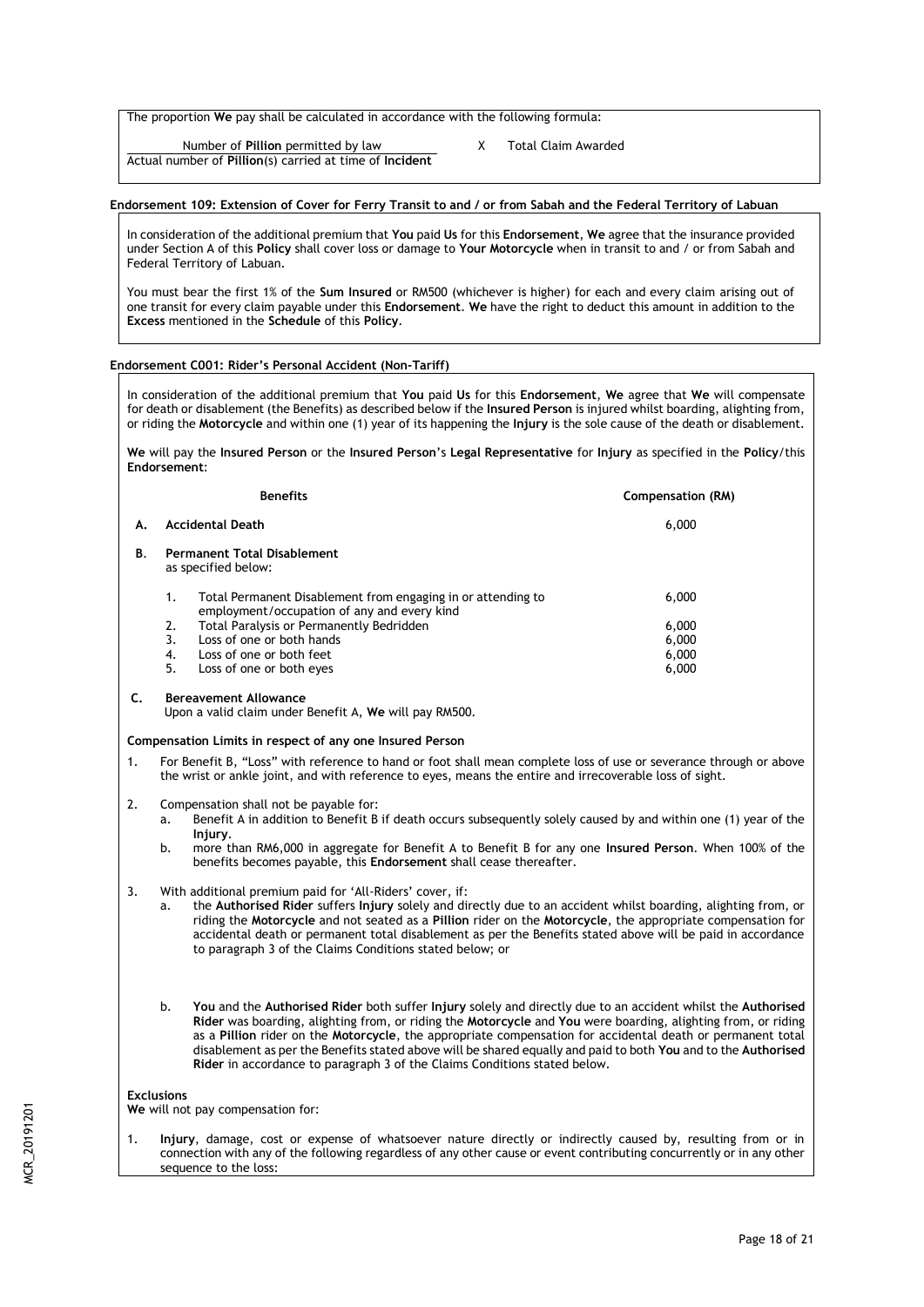- a. ionising radiations from or contamination by radioactivity from any nuclear fuel or from any nuclear waste from the combustion of nuclear fuel;
- b. the radioactive, toxic, explosive or other hazardous or contaminating properties of any nuclear installation, reactor or other nuclear assembly or nuclear component thereof; or
- c. any weapon of war employing atomic or nuclear fission and/or fusion or other like reaction or radioactive force or matter.
- 2. **Injury** caused by:
	- a. suicide, self-injury or wilful exposure to peril (other than in an attempt to save human life) or unlawful act;
	- b. pregnancy, childbirth or pre-existing physical or mental defect or infirmity;
	- c. the **Motorcycle** being used for racing, road rally, pacemaking, speed testing, reliability trial or use of any purpose in connection with the motorcycle trade;
	- d. the **Motorcycle** being used for riding instruction;
	- e. the **Motorcycle** being used as an unlicensed common carrier;
	- f. provoked murder or assault;
	- g. accidents while the **Authorised Rider** is seated as a **Pillion** rider on the **Motorcycle**; or
	- accidents outside the Territorial Limit.

## **Conditions**

**1. Age Limit**

The age limits for any **Insured Person** covered under this **Endorsement** is subject to a minimum of sixteen (16) years up to a maximum of seventy-five (75) years.

## **2. Disappearance Clause** (Applicable to Individual **Motorcycle** Owner only)

**We** shall presume death to have been suffered by **You** if **You** are missing for twelve (12) consecutive months, and sufficient evidence is provided that leads **Us** to the conclusion that death was caused by an **Injury**. However, if at any time after payment of compensation for such death **You** are found to be living, such compensation shall be refunded to **Us**.

## **3. Discharge**

The **Insured Person**'s receipt or that of the **Insured Person**'s legal personal representatives or **Legal Representatives** or of any persons to whom any benefit is expressed to be payable in accordance to the law, shall in all cases effectively discharge **Our** liability.

## **Claims Conditions**

**1. Condition Precedent** 

The payment of claims under this **Endorsement** is dependent upon observance of its terms and conditions by **You**, and so far as they apply, by the **Insured Person** or any other claimant.

## **2. Advice of Loss**

**You** must report in writing to **Us** within thirty (30) days full details of any **Injury** which may result in a claim under this **Endorsement**. For losses other than **Injury** which may result in a claim under this **Endorsement**, **You** must report in writing to **Us** within fourteen (14) days with full details of damages, and where necessary, **We** reserve the right to request for substantiating documents and/or applicable reports at **Your** expense.

## **3. Payment of Benefits**

- In respect of any accidental death benefits payable under the Benefits as stated above in relation to the coverage to the **Insured Person**, it shall be paid in accordance to Schedule 10 of the Financial Services Act 2013.
- b. In respect of any benefits payable (except any accidental death benefits) under the Benefits as stated above in relation to the coverage to the **Insured Person**, it shall be paid to the **Insured Person**. However, in the event before the payment of benefits can be paid to the **Insured Person**, the **Insured Person** dies, so under this circumstance, **We** will pay the payment of benefits to the **Insured Person**'s legal personal representatives provided such legal personal representatives comply with all the terms and conditions of the **Policy**/this **Endorsement**.

**Some definitions applicable to this Endorsement** (Note: for those definitions in bold not defined in this **Endorsement**, please refer to the definitions in bold stated in the **Policy**).

## **Injury**

means bodily injury sustained by the **Insured Person**, solely and independently caused by violent accidental external and visible means.

## **Insured Person**

means **You** and/or the **Authorised Rider**.

## **Legal Representative**

means the individual person(s) or Public Trustee or trust company who/which would be legally entitled to receive policy moneys payable under this **Endorsement** in accordance to Schedule 10 of the Financial Services Act 2013 in respect of accidental death to the **Insured Person**.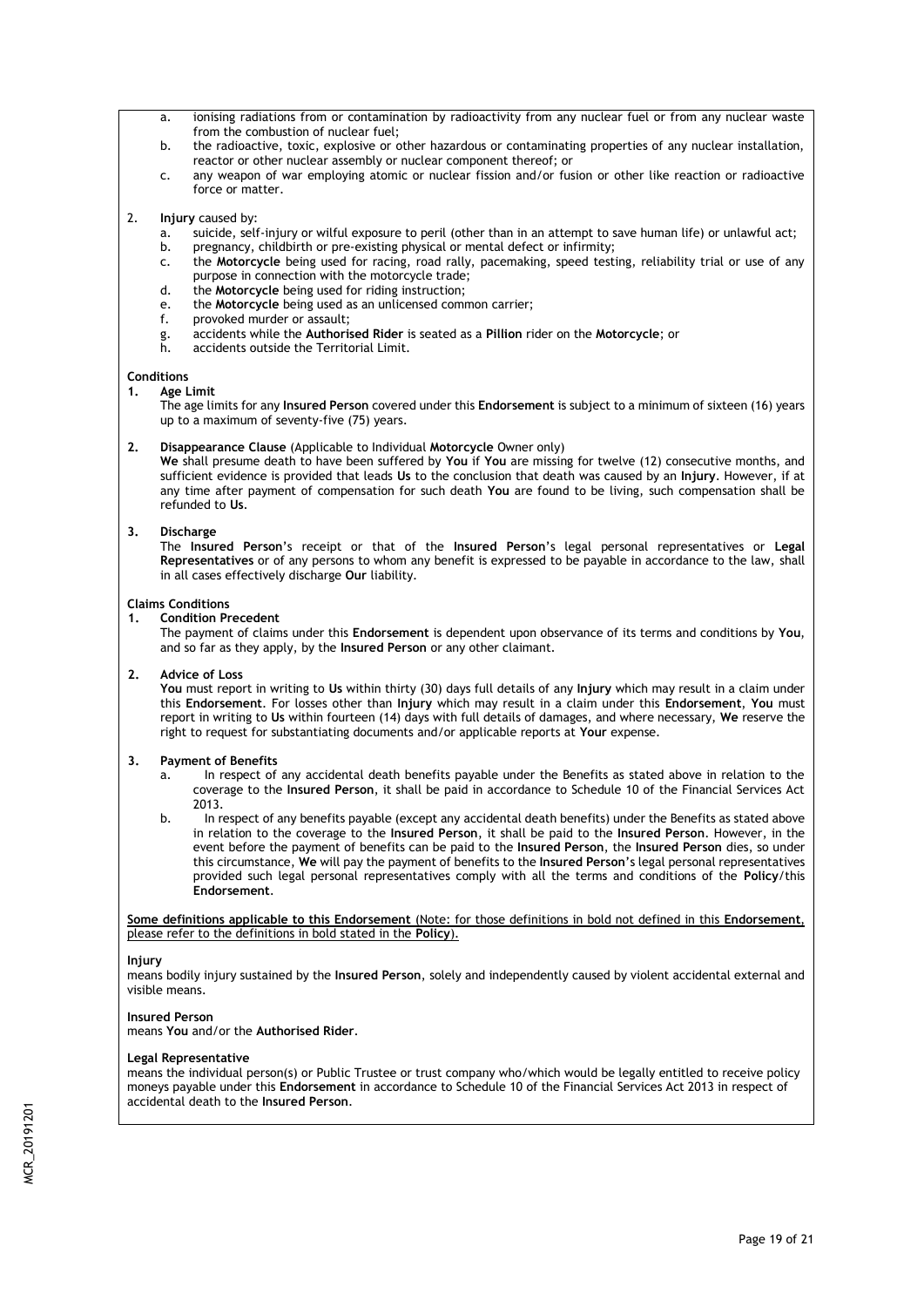# **Complaint Procedures**

**We** believe **You** deserve a courteous, fair and prompt service. If there is any circumstance when **Our** service does not meet **Your** expectations, please contact **Us** using the appropriate contact details below and provide the **Policy** Number/*Claim Number* and *Insured Person's Name*:

- a. Firstly with the department or person **You** dealt with **Us** on how **You** would like the problem to be solved.
- b. Secondly if the problem is not solved to **Your** satisfaction, then make a formal written complaint to **Our** Customer Service Department at:

| <b>Customer Service Hotline</b> | 1-800-88-MSIG (6744)               |
|---------------------------------|------------------------------------|
| Fax                             | +603-2026 8086                     |
| Email                           | myMSIG@my.msig-asia.com            |
| Website                         | www.msig.com.my                    |
| Address                         | <b>Customer Service Department</b> |
|                                 | MSIG Insurance (Malaysia) Bhd      |
|                                 | Level 15, Menara Hap Seng 2,       |
|                                 | Plaza Hap Seng,                    |
|                                 | No. 1, Jalan P. Ramlee,            |
|                                 | 50250 Kuala Lumpur.                |
|                                 |                                    |

c. Thirdly, if **You** are not satisfied with **Our** decision **You** can refer the matter to OMBUDSMAN FOR FINANCIAL SERVICES (OFS) or BANK NEGARA MALAYSIA through BNMTELELINK or BNMLINK:

| i.   | <b>OMBUDSMAN FOR FINANCIAL SERVICES (OFS)</b><br>Level 14, Main Block,<br>Menara Takaful Malaysia,<br>No.4, Jalan Sultan Sulaiman,<br>50000 Kuala Lumpur.                                |                |                                                                           |
|------|------------------------------------------------------------------------------------------------------------------------------------------------------------------------------------------|----------------|---------------------------------------------------------------------------|
|      | Telephone                                                                                                                                                                                |                | +603-2272 2811                                                            |
|      | Fax                                                                                                                                                                                      |                | +603-2272 1577                                                            |
|      | Email                                                                                                                                                                                    |                | enquiry@ofs.org.my                                                        |
|      | Website                                                                                                                                                                                  |                | www.ofs.org.my                                                            |
| ii.  | LAMAN INFORMASI NASIHAT DAN KHIDMAT (BNMLINK)<br>(Walk-in Customer Service Centre)<br>Ground Floor, D Block,<br>Jalan Dato' Onn,<br>50480 Kuala Lumpur.<br>Telephone<br><b>Fxtension</b> | ۰              | $+603-26988044$<br>8950/8958 (BNMLINK General Line)                       |
| iii. | <b>CONTACT CENTRE (BNMTELELINK)</b><br>Jabatan LINK & Pejabat Wilayah<br>Bank Negara Malaysia,<br>P.O.Box 10922,<br>50929 Kuala Lumpur.<br>Telephone<br>Fax<br>Email                     | $\ddot{\cdot}$ | 1-300-88-5465 (1-300-88-LINK)<br>+603-2174 1515<br>bnmtelelink@bnm.gov.my |

# **Personal Data Protection**

**By giving Personal Data, You give Us permission for its use as described below:-**

- a. To process **Your** Personal Data with the intention of entering into the Contract of Insurance.
- b. **You** consent and allow **Us** to retain the data and share the data with **Our** service providers, which include but not limited to:
	- i. Registered licensed Adjuster,
	- ii. Solicitors, and any other professional body(ies) for the purpose of fulfillment of the Insurance Contract,
	- iii. Insurer and Reinsurer,
	- iv. ISM Insurance Services Malaysia Berhad.
- c. For further information about **MSIG**'s commitment to protection of Personal Data, a list of service providers and business partners that **We** may disclose **Your** Personal Data to, please refer to **MSIG**'s Privacy Notice at at [www.msig.com.my/](http://www.msig.com.my/)privacy-notice/ or scan QR code below: